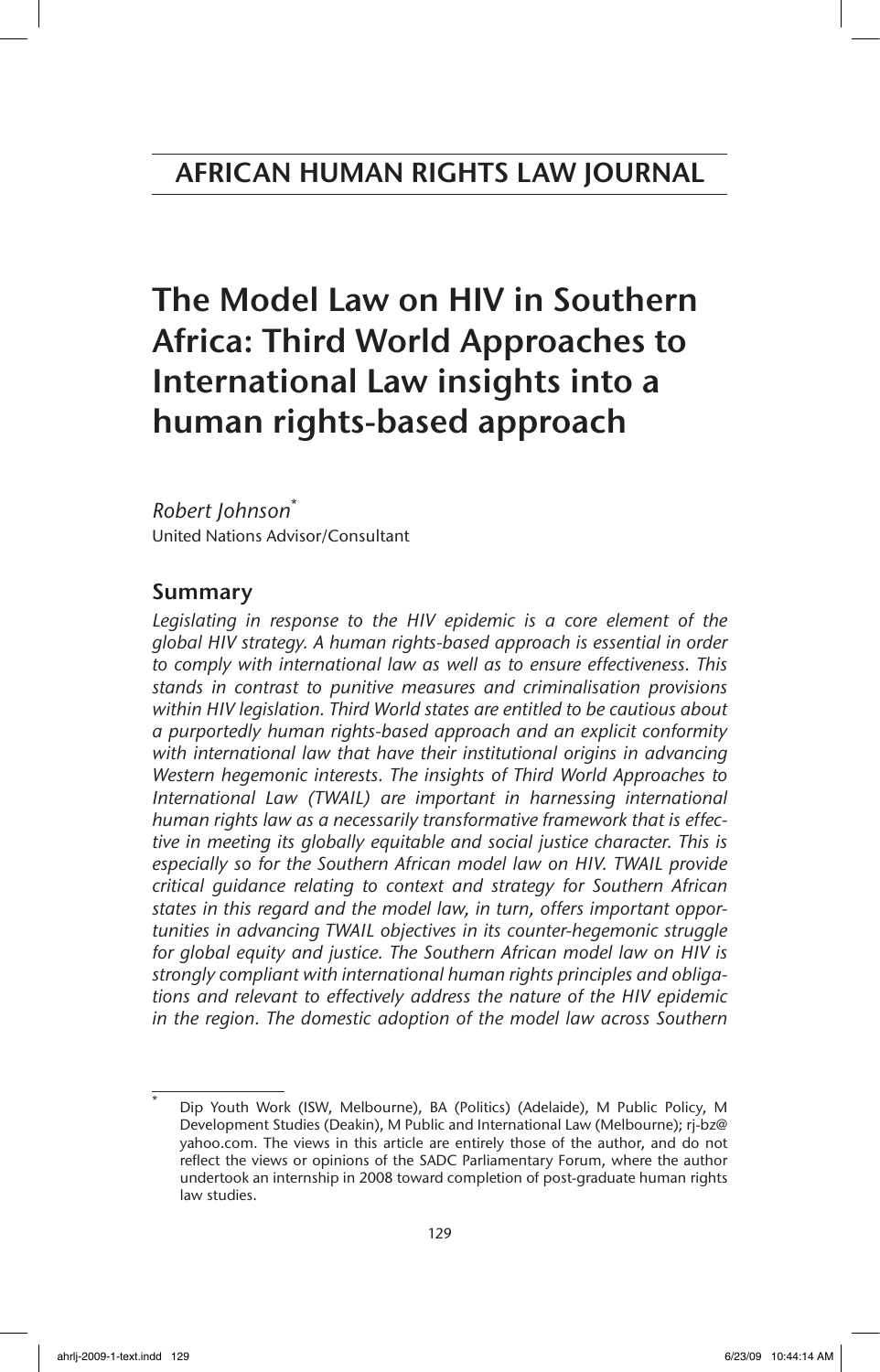*African states has the potential to fulfil a strategically crucial transformative role in advancing Third World resistance.*

# 1 Introduction

The statistics of the human immunodeficiency virus (HIV) and of the acquired immune deficiency syndrome (AIDS) are so staggering as to verge on the incomprehensible. During 2007, an estimated two million people died globally of AIDS; an estimated 33 million people were living with HIV; and an estimated 15 million children (aged under 18 years) were living as orphans due to AIDS. $^1$  These figures, in fact, signify an improvement, due to concerted efforts in public health responses. According to the Joint UN Programme on HIV/AIDS (UNAIDS): $<sup>2</sup>$ </sup>

No disease in history has prompted a comparable mobilisation of political, financial and human resources, and no development challenge has led to such a strong level of leadership and ownership by the communities and countries most heavily affected. In large part due to the impact of HIV, people throughout the world have become less willing to tolerate inequities in global health and economic status that have long gone unaddressed.

This is unlikely to resonate with many of those living in the Southern African Development Community (SADC) states.<sup>3</sup> Despite comprising 3,9% of the global population, $<sup>4</sup>$  their share of the above three statisti-</sup> cal indicators for 2007 were 43,8% of global AIDS deaths, 41,4% of the global population living with HIV, and 37,6% of the global population of children living as orphans due to AIDS.<sup>5</sup> SADC states account for fully 47,5% of the global population of children aged under 15 years living with HIV resulting from paediatric infections.

Largely due to a recognition of the need to take control at the domestic level of the management of responses to HIV and AIDS, SADC parliaments have developed a model law on HIV as one element of a more concerted approach. This article examines the nature of that model law and, especially, its human rights-based approach to HIVrelated legislation. It also considers the extent to which the emerging global scholarship on Third World Approaches to International Law

<sup>1</sup> UNAIDS *Report on the global AIDS epidemic 2008* (2008) 214 217 218 http://data. unaids.org/pub/GlobalReport/2008/JC1510\_2008GlobalReport\_en.zip (accessed 10 April 2009).

 $\frac{2}{3}$  UNAIDS (n 1 above) 13.

The SADC states are Angola, Botswana, Democratic Republic of the Congo, Lesotho, Madagascar, Malawi, Mauritius, Mozambique, Namibia, Seychelles, South Africa, Swaziland, United Republic of Tanzania, Zambia and Zimbabwe. Madagascar was suspended by the Extraordinary Summit of the SADC Heads of State and Government (30 March 2009) until its return to 'constitutional normalcy'.

<sup>4</sup> UNDP *Human Development Report 2007/2008* (2007) Table 5 (2005 data).

 $\frac{3}{6}$  UNAIDS (n 1 above).

<sup>6</sup> UNICEF *The state of the world's children 2008* (2007) Table 4 (2005 data).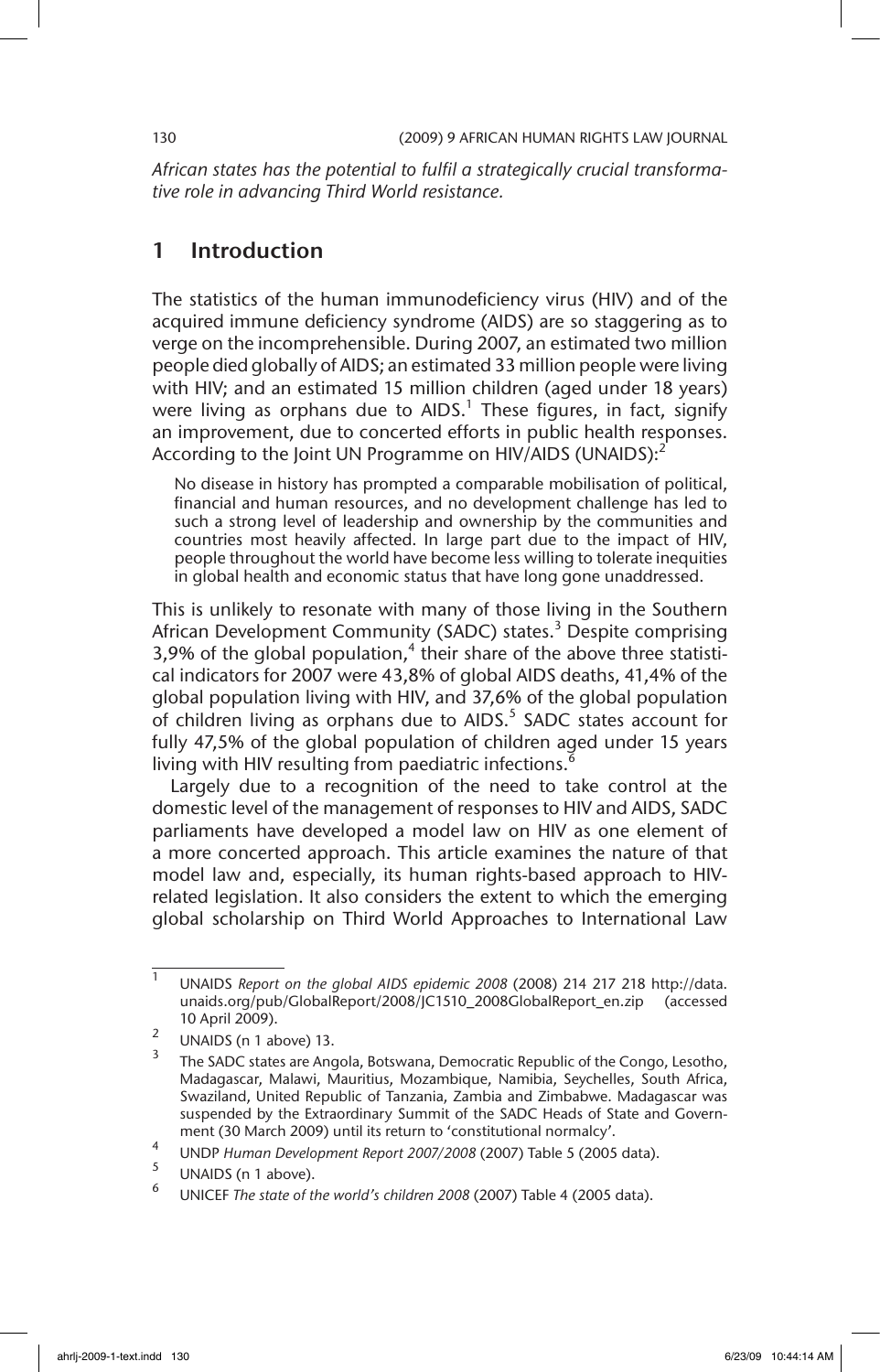(TWAIL) assists in an improved understanding of legislative responses to HIV within the Southern African context.

Section 2 presents an overview of TWAIL scholarship, especially in informing the critique of this article. Section 3 describes the Southern Africa model law, its conceptual framework and legislative scope, and briefly compares the West and Central African model law. Section 4 outlines some characteristics from the TWAIL overview which may better inform appropriate actions, and discusses some aspects of HIV in the region which distinguish it from the epidemic elsewhere. The article concludes that the Southern African model law is a regionallyappropriate response to the HIV and AIDS epidemic, and that it presents opportunities to benefit from TWAIL insights. Just as importantly, it also may contribute meaningfully to TWAIL demands for international law to be more relevant to Third World rights to a more just and equitable international order.

## 2 TWAIL insights: An overview

TWAIL's foundations lie in the extent of contemporary international law's origins in a European legal tradition that has insufficiently acknowledged and thus been unable to fully come to terms with the characteristics of its own imperialism and colonialism. A consequential examination of international law needs to understand that it is both culturally constitutive and historically contingent.<sup>7</sup> This is certainly important with respect to African states, which can be seen to suffer from a 'structural illegitimacy' in view of their origins in the 'brutal state building' of the colonial era.<sup>8</sup>

TWAIL's origins date from the growth of the decolonisation movement in the aftermath of World War  $II$ ,<sup>9</sup> with particular scholarship occurring as the decolonisation process strengthened in the 1960s and 1970s.<sup>10</sup> Explicit TWAIL critiques have emerged in the past decade or two as a means of eradicating the conditions of underdevelopment in the Third World.<sup>11</sup> This requires both a deconstruction of the use of international law to the extent that it creates and perpetuates Western hegemony, and a construction of the bases for a post-hegemonic

<sup>7</sup> JT Gathii 'Alternative and critical: The contribution of research and scholarship on developing countries to international legal theory' (2000) 41 *Harvard International Law Journal* 265.

 $\frac{8}{9}$  Gathii (n 8 above) 266.

<sup>9</sup> M Mutua 'What is TWAIL?' (2000) *ASIL Proceedings 2000* 31. Okafor locates TWAIL's origins in the pre-1940s decolonisation movements of Latin America. OC Okafor 'Newness, imperialism, and international legal reform in our time: A TWAIL perspective' (2005) 43 *Osgoode Hall Law Journal* 177.

<sup>10</sup> BS Chimni 'The past, present and future of international law: A critical Third World approach' (2007) 8 *Melbourne Journal of International Law* 500.

 $11$  Mutua (n 9 above).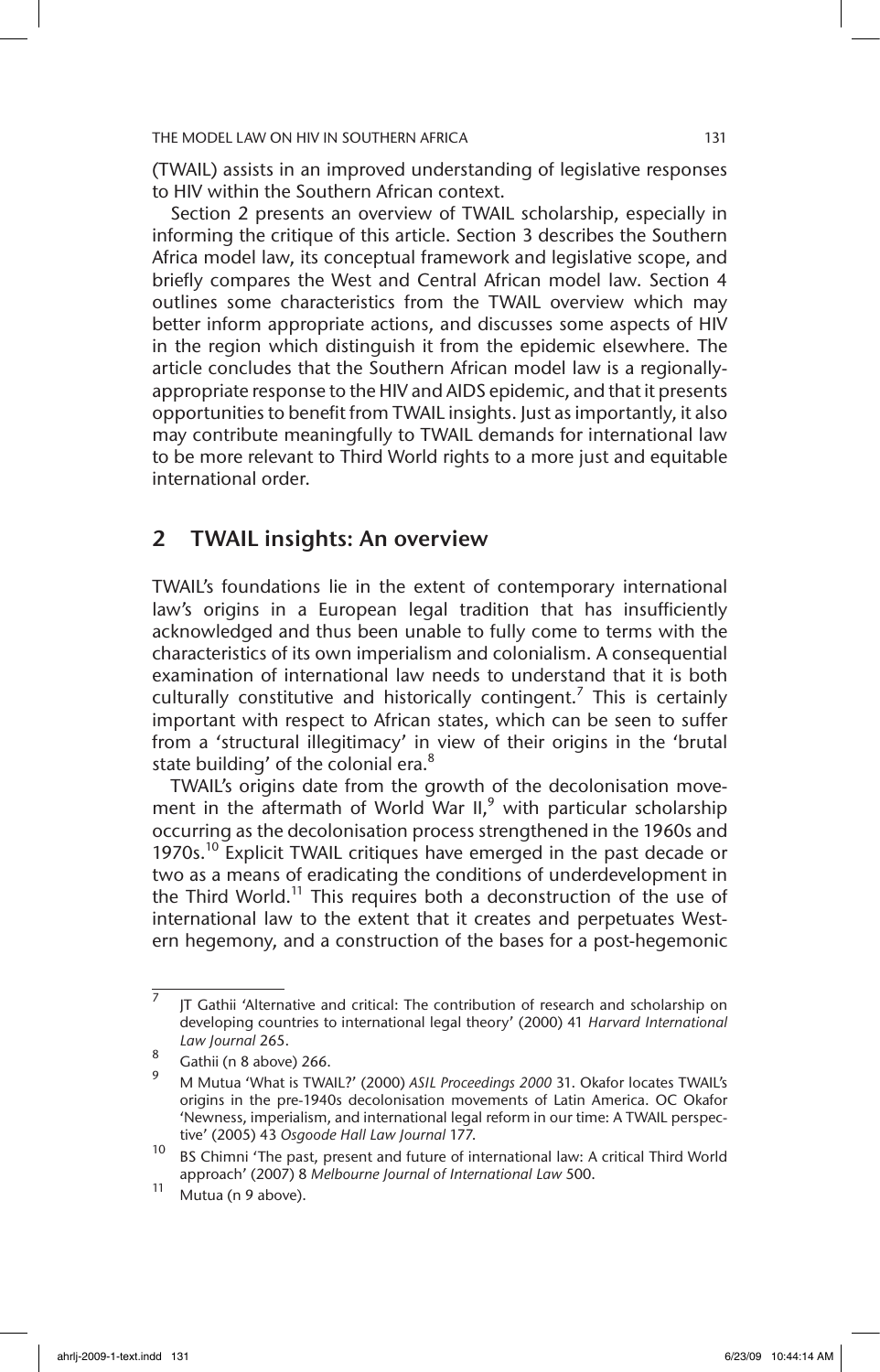global order in which Third World states and peoples escape marginalisation.<sup>12</sup> For some scholars, all of this is being sidelined by the hegemonic priorities of a 'post-9/11' global order.<sup>13</sup> This is a threat insofar as it signifies 'the subtle displacement of Third-World suffering from international consciousness'.<sup>14</sup>

### 2.1 Toward a universal and equitable global order

It is the unjustness of inequality and the strive for substantive responses within a global framework that are unifying features of a diverse and dynamic body of scholarship.<sup>15</sup> A TWAIL analysis demands an intellectual consistency across its various approaches to international law; constituting a 'dialectic of opposition' to an international legal 'regime and discourse of domination and subordination'.<sup>16</sup> This requires that TWAIL exhibit a 'shared ethical commitment' to a just international order, characterised by a global human rights-based approach that is politically transformative.<sup>1</sup>

One reason this is essential is the need to move away from the sense in which human rights serve as a means of Third World 'surveillance' by Western interests, as elaborated in Baxi's 'TREMF thesis'.<sup>18</sup> For Baxi, the logic of the human rights paradigm in the Universal Declaration of Human Rights (Universal Declaration) — and its consequential human rights covenants — is steadily being supplanted by a trade-related market-friendly (TREMF) human rights paradigm which better serves dominant global (Western) interests. That paradigm entrenches the protection of the property interests of global capital as central to its conception of the global social order. It conceives the 'progressive' Third World state as one that is a good host to global capital, protecting it against political instability even at a cost to its most vulnerable citizens. Further, such a state is conceived as market efficient when suppressing its people's human rights-based resistance to the state's 'excessive softness' toward global capital. Unlike the character of the Universal Declaration, the TREMF paradigm acts to deny a redistributive

<sup>&</sup>lt;sup>12</sup> DP Fidler 'Revolt against or from within the West? TWAIL, the developing world, and the future direction of international law' (2003) 2 *Chinese Journal of International Law* 31.

<sup>&</sup>lt;sup>13</sup> Fidler (n 12 above) 74. For ways in which '9/11' was used  $-$  especially by the USA — to intensify pro-hegemonic international law and its institutions, see B Rajagopal 'Counter-hegemonic international law: Rethinking human rights and development as a Third World strategy' (2006) 27 *Third World Quarterly* 774.

<sup>14</sup> Okafor (n 9 above) 173.

Mutua (n 9 above) 36. 'Just like the Third World on which it focuses, TWAIL is not a monolithic school of thought' (Okafor (n 9 above) 176).

 $^{16}$  Mutua (n 9 above) 31.

<sup>17</sup> OC Okafor 'Marxian embraces (and de-couplings) in Upendra Baxi's human rights scholarship: A case study' in S Marks (ed) *International law on the left: Re-examining Marxist legacies* (2008) 256-7.

 $\frac{18}{18}$  Okafor (n 17 above) 265-270.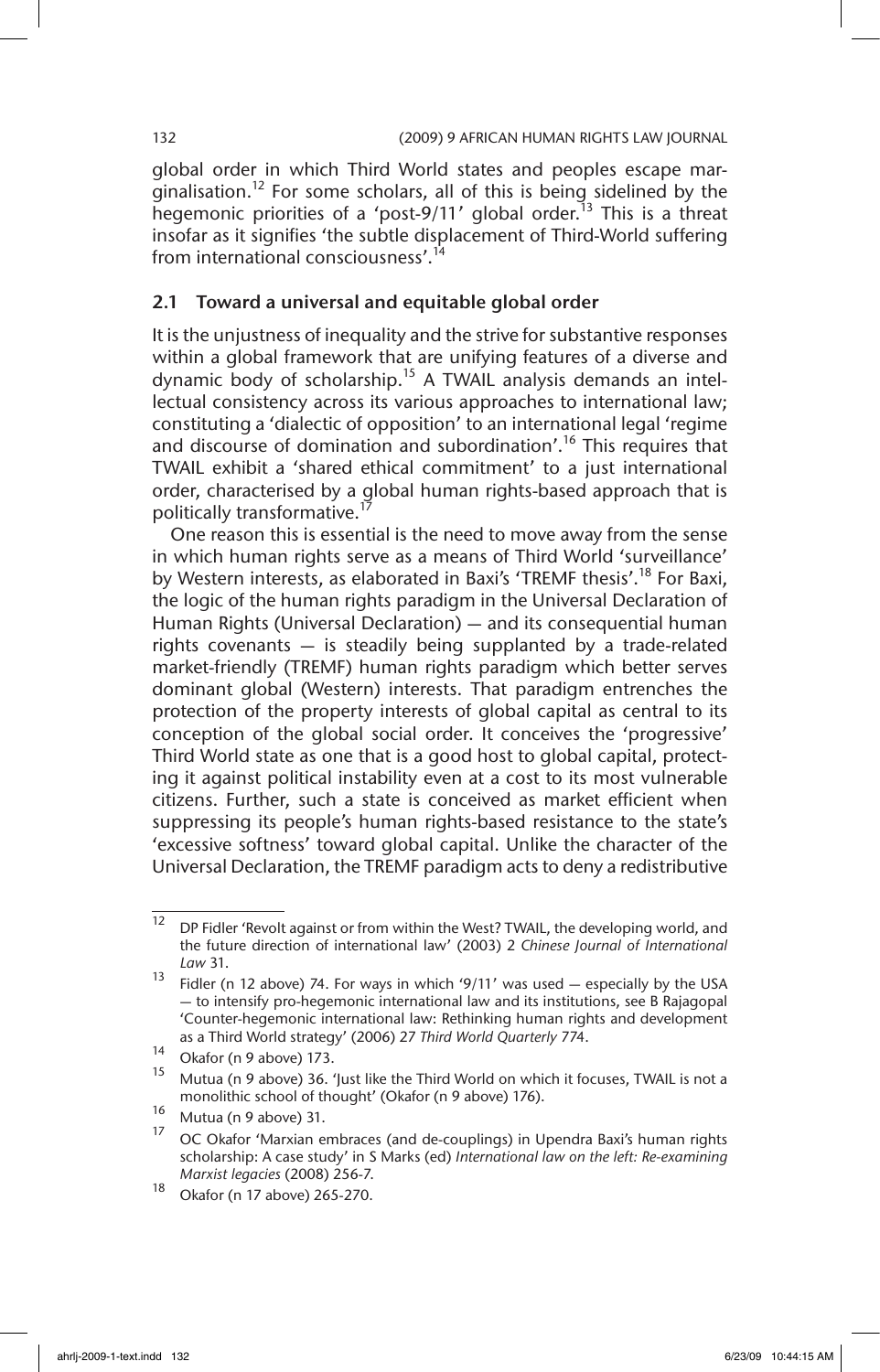role to the state, which effectively subordinates — even negates — the Universal Declaration's embrace of the state's pursuit of a just social order that at least ensures the basic needs of its citizens.<sup>19</sup>

Baxi nevertheless offers qualified optimism in the face of such threats to human rights through its subordination to global capital interests. Noting the 'soft' character of much international law — especially in the human rights area — he emphasises that the normative expectations of such aspirational laws 'survive, and even grow stronger, in the face of disappointment. Put another way, the more they stand violated, the greater become their moral strength.'20

Anghie reminds us of the sixteenth century European origins of international law whereby — in furtherance of exploitative trade and territorial conquest — 'foreigners enjoyed more extensive economic rights than locals who could not assert their claims at the international level or invoke international standards'.<sup>21</sup> In this setting, the establishment of 'equal' rights has emerged in a manner in which they cannot be equally accessed. This has, at least, made their acceptance by dominant and privileged interests that much easier, whilst leaving little for optimism about the immanent elevation of entitlements to globally equitable justice to the level of a 'hard' law of rights. Notably, in this regard, Chimni points out that<sup>22</sup>

official international human rights discourse eschews any discussion of the accountability of international institutions such as the IMF/World Bank combine or the WTO which promote policies with grave implications for both the civil and political rights as well as the social and economic rights of the poor.

A relevant current example cited by Anghie is the international protection of intellectual property rights via the World Trade Organisation (WTO) Trade Related Intellectual Property Rights (TRIPS) agreements. These oblige — *inter alia* — Third World states to ensure the protection of intellectual property within their domestic jurisdictions, and to protect and benefit 'foreigners' (essentially, Western private capital interests) far more than 'locals'.<sup>23</sup> In this context, it is thus necessary to consider the character of international law and the means by which it may more explicitly ensure its genuinely equitable and universal character.

<sup>22</sup> Chimni (n 19 above) 62-63.

 $\overline{19}$  Okafor (n 17 above) 266-267. For a coherent elaboration of the means by which international law is being used to advantage global capital and property interests over Third World states and peoples and, by association, human rights standards, see BS Chimni 'Third World approaches to international law: A manifesto' in A Anghie *et al* (eds) *The Third World and international order: Law, politics and globalization* (2003) 52-60.

<sup>20</sup> U Baxi 'What may the "Third World" expect from international law?' (2006) 27 *Third World Quarterly* 721.

<sup>21</sup> A Anghie *Imperialism, sovereignty and the making of international law* (2004) 271.

n 21 above.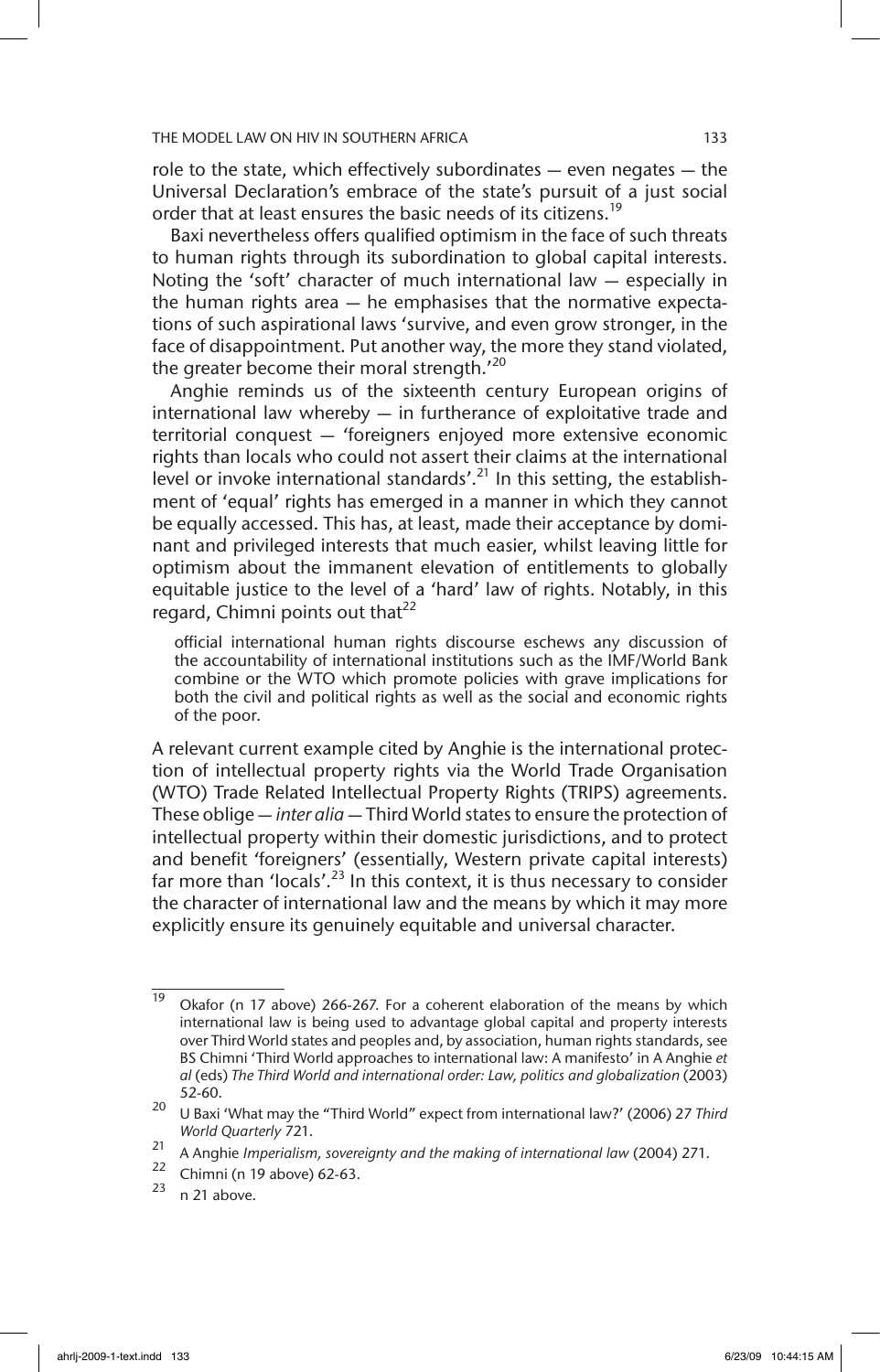### 2.2 TWAIL: A signpost at the fork in the human rights road

The challenge commences with outlining a distinction between hegemonic and counter-hegemonic international law such that a coexistence between the two 'requires a serious reconsideration of past tactics and even goals', especially in such areas as human rights and development.<sup>24</sup> Chimni phrases this distinction as 'between those demands that are not so good for Third World countries and those that are'.<sup>25</sup> Echoing other commentators, Rajagopal points out that human rights discourse has also become a convenient tool of hegemonic international law, and has thus contributed to thwarting the attainment of global justice.<sup>26</sup> For Mutua, whilst human rights has its origins in European efforts to curb European atrocities, the development of human rights in international law was largely driven by the legacy of European atrocities against colonialised Third World peoples. However, its legitimised practice has been one of European 'defence' of the human rights of Third World peoples, enabled by a 'grand narrative' of Third World 'savages' and 'victims' and Western 'saviours', which thus also affords the latter with 'self-redemption'.<sup>27</sup>

Responses thus need to be rooted and originate in the Third World as well as find 'common universality' through respect for cultural pluralism, 'to create a new multicultural human rights corpus'.<sup>28</sup> 'Human rights can play a role in changing the unjust international order and particularly the imbalances between the West and the Third World.<sup>'29</sup> TWAIL analysis in this regard differs from so-called 'Asian-values' discourse. Whilst the latter sees human rights as tantamount to being irredeemably Western in origin and purpose, the former largely views human rights — whatever its sins as a hegemonic tool — as a necessary part of the struggle for Third World justice and counter-hegemonic international law.<sup>30</sup>

Rajagopal describes four primary prospects in promoting a counter-hegemonic international law: first, the growth of regional international law, albeit still vulnerable to the flaws in the dominant global system; second, the replacement of the current multilateral

 $\frac{24}{25}$  Rajagopal (n 13 above) 768.

 $^{25}$  Chimni (n 19 above) 67.

Rajagopal (n 13 above). For the reader surprised by the notion that human rights discourse has served hegemonic purposes, see Rajagopal (n 13 above) 769-775 and, more vociferously, Mutua (n 27 below), including concerning the hegemonic role of Western/international human rights NGOs.

<sup>27</sup> M Mutua 'Savages, victims, and saviours: The metaphor of human rights' (2001) 42 *Harvard International Law Journal* 201 208 210.

 $\frac{28}{29}$  Mutua (n 27 above) 245.

 $\frac{29}{30}$  As above.

n 21 above, 255-256. There is not uniform optimism about the capacity to reform from 'within'; see, eg, OC Okafor 'Poverty, agency and resistance in the future of international law: An African perspective' (2006) 27 *Third World Quarterly* 808.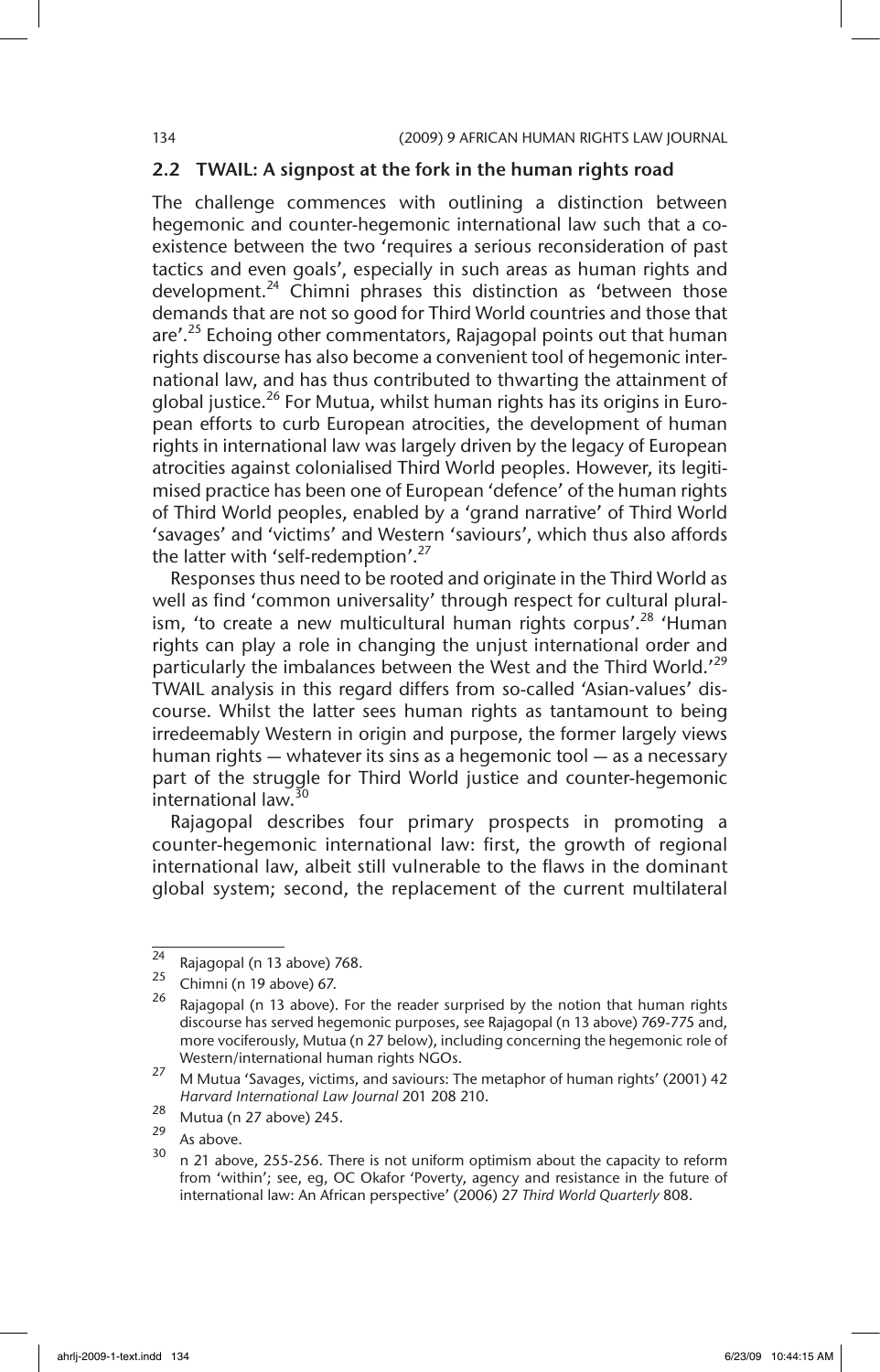system with a co-operative alliance of hegemonic powers, likely not feasible given inevitable clashes between state interests; third, the emergence of a new Third World alliance to succeed the increasingly limited functions of the G-77 (as the primary Third World block), although recent experiences in World Trade Organisation (WTO) negotiations reveal the danger of selective co-option of key states by Western political alliances; or fourth, the emergence of coalitions of smaller states and social movements, for which experience suggests a poor likelihood in creating the necessary global politics.<sup>31</sup> Elsewhere, Rajagopal has described social movements as 'extra-institutional forms of mobilisation [that] constitute important arenas of resistance' and human rights as 'international law's sole, approved discourse of resistance'.<sup>32</sup>

Given such potential threats and limitations, and the importance of popular engagement in realising the transformative agenda, key issues which need to be mainstreamed within domestic and regional actions in order to re-define international law's relevance to and within the Third World are those of poverty, agency and resistance.<sup>33</sup> 'Agency' concerns local capabilities and autonomy in managing local responsibilities, and relates to the extent to which international law permits or promotes 'the capability of African peoples to chart their own futures and to self-constitute' in the face of external and international agencies and actors.<sup>34</sup> 'Resistance' relates to the essence of TWAIL's hegemonic versus counter-hegemonic analysis, demonstrating its substantive value to Third World peoples through such actions as 'the epic (African-led) campaign to reform the relevant world trade rules so as to allow Third World peoples far more access to much cheaper essential (especially HIV/AIDS) medications ...'<sup>35</sup>

Okafor's analysis is consistent with Rajagopal's preferencing of a combination of state-based and social movement strategies. Rajagopal retains some optimism that the existence of such strategic pathways provides a potentially useful framework for TWAIL-informed actions and resistance despite the constraints of that current (TREMF-focused) hegemonic framework.<sup>36</sup>

For the purposes of later discussion, it is at least noted that the first of his aforementioned options — the development of regional international law — remains a viable pathway despite threats, and provided that it is adequately conscious of the hegemonic potential of human

 $^{31}$  Rajagopal (n 13 above) 780-781.

<sup>32</sup> B Rajagopal 'International law and Third World resistance: A theoretical inquiry' in Anghie *et al* (n 21 above) 151.

<sup>33</sup> Okafor (n 30 above) 799. In the context of HIV and AIDS in Southern Africa, the issue of poverty is highly contested: it is briefly referred to in sec 4.2.

 $34$  Okafor (n 30 above) 804.

 $\frac{35}{36}$  Okafor (n 30 above) 809.

Rajagopal (n 13 above) 781.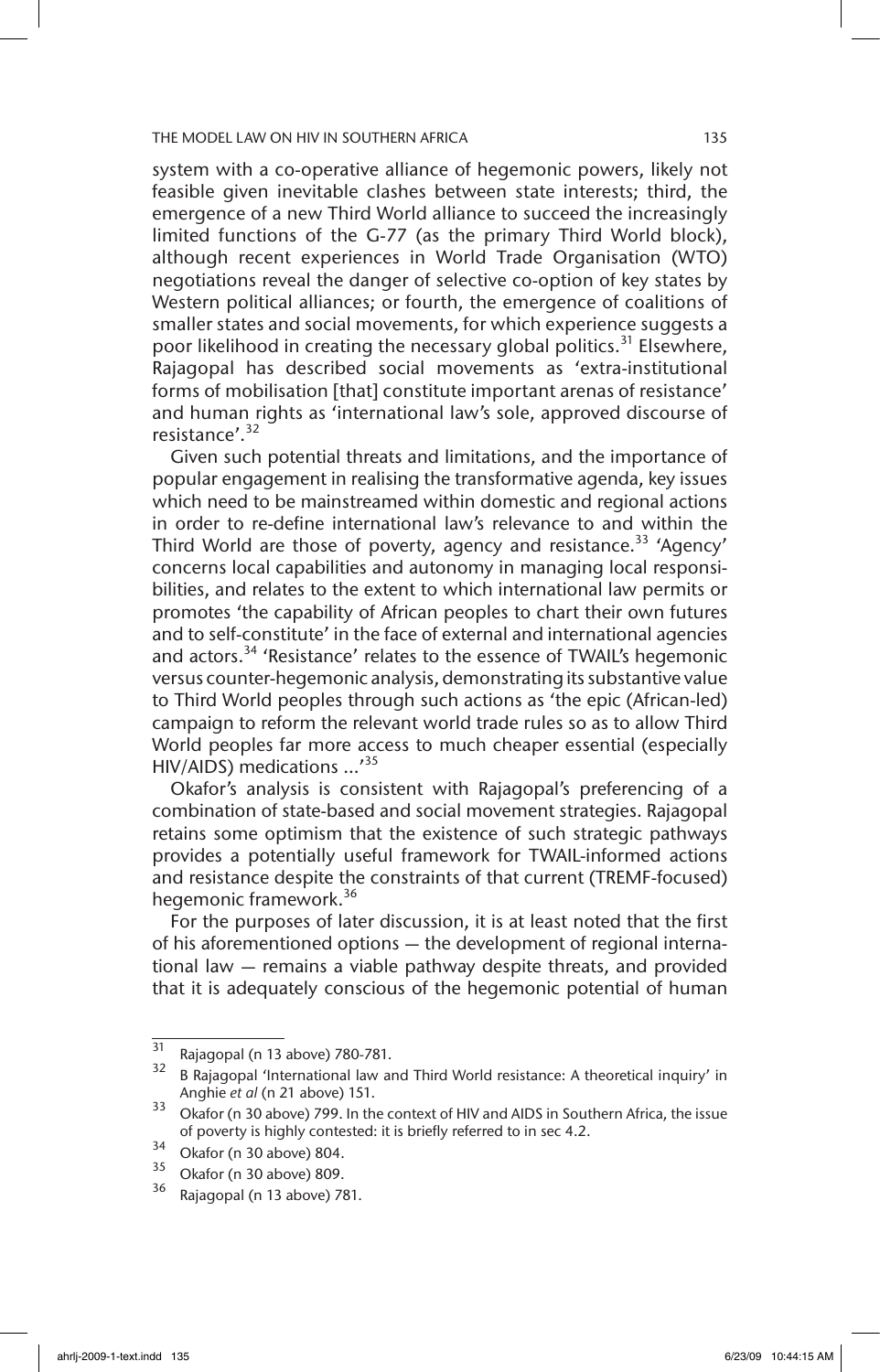rights discourse. This option will further benefit from careful attention to the third and fourth of his alternative prospects: respectively, improved Third World alliances and coalitions of smaller states and social movements. This is especially so in informing strategy and in strengthening the essential place of agency and resistance in ensuring the transformative role of international law in achieving its necessarily counter-hegemonic character.

Following the next section's description of the current nature of the development of a model law on HIV within Southern African states, this article proceeds to examine the relevance of the preceding TWAIL overview and associated insights for that project.

# 3 Development of the SADC regional model law on HIV

### 3.1 SADC Parliamentary Forum and its HIV and AIDS focus

SADC was established as an inter-governmental organisation in 1992, with its antecedents mainly in the struggles of the Southern African 'front line' states to end colonial administrations and white minority rule in the region. SADC is governed by its Treaty<sup>37</sup> which provides for socio-economic, political and security co-operation although, in practice, its mandate is focused on the former. The Treaty was amended in 2001 in an effort to strengthen its organisational roles and sustainability.<sup>38</sup> Generally, SADC aims<sup>39</sup>

to build a region in which there will be a high degree of harmonisation and rationalisation to enable the pooling of resources to achieve collective self-reliance in order to improve the living standards of the people of the region.

It also serves as a 'regional economic community' of the African Union  $(AU).<sup>40</sup>$ 

The SADC structure includes a Secretariat located in Gaborone, Botswana, and the SADC Tribunal based in Windhoek, Namibia. The Tribunal was established in 2005 and was ready to receive cases in 2007, and serves as a regional African court. Its jurisdiction concerns determining matters of interpretation or application of the Treaty, SADC Protocols and other aspects of SADC actions, as well as matters

<sup>37</sup> SADC *Treaty of the Southern African Development Community (SADC)* (2001) http:// www.sadc. int/index/browse/page/120 (accessed 10 April 2009).

<sup>38</sup> See, eg, the African Union http://www.africa-union.org/root/au/RECs/sadc.htm (accessed 10 April 2009).

 $\frac{39}{40}$  As above.

African Union (n 38 above) http://www.africa-union.org/About\_AU/Abrecs.htm (accessed 10 April 2009).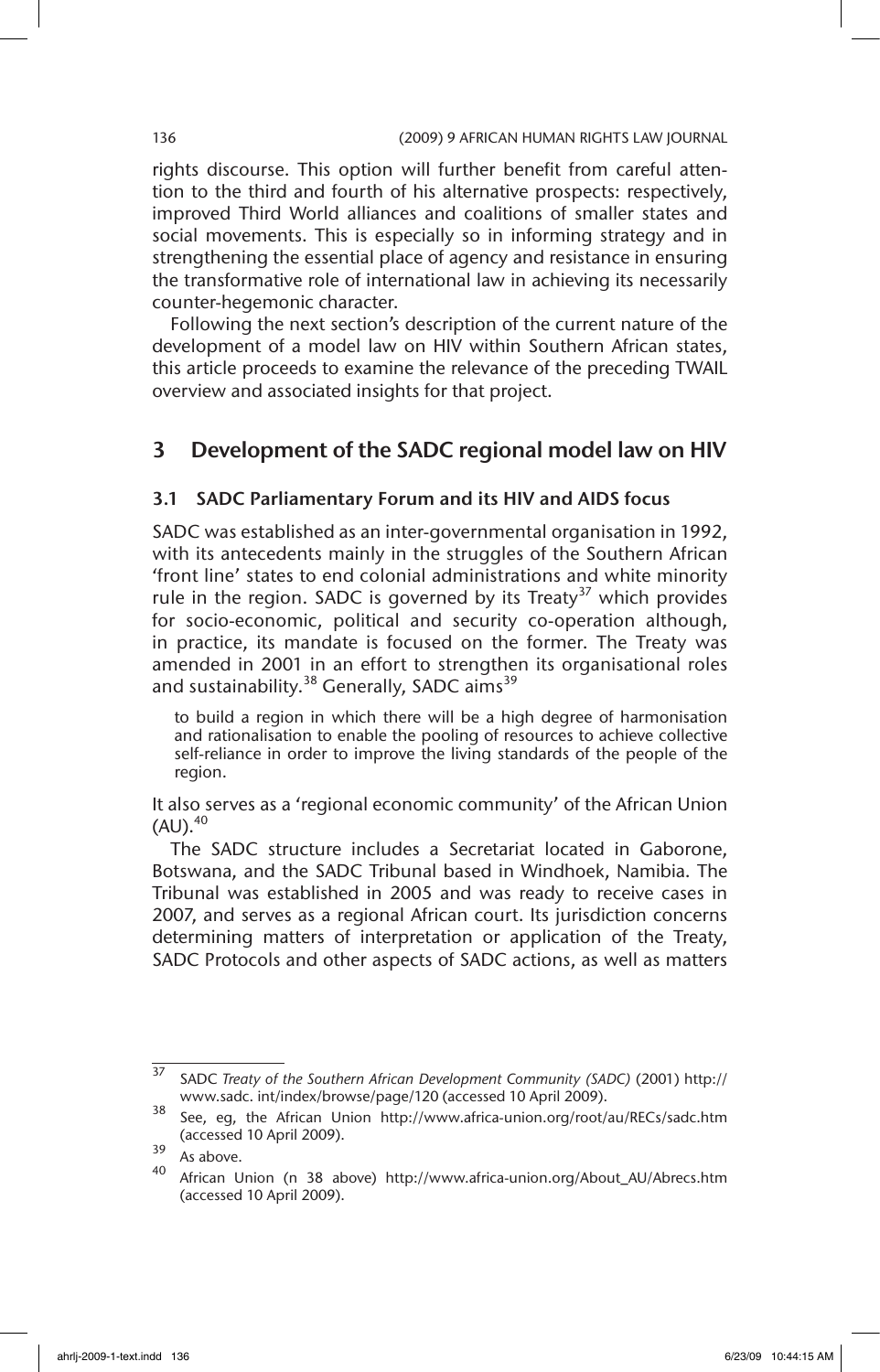where member states have specified its jurisdiction.<sup>41</sup> The Tribunal,  $further<sup>42</sup>$ 

is exhorted to develop its own community jurisprudence, applying also general international law principles and principles from individual states' laws ... Whether that law will include general principles of human rights as found in international law and the constitutions of the member states will be determined by Tribunal jurisprudence.

Whilst SADC represents states via their governments, the SADC Parliamentary Forum (PF or Forum) comprises those states' parliaments, with the single exception of Madagascar, which only joined SADC in 2005 and has not yet joined the Forum. SADC PF was established in 1997 and its objectives include the promotion of multiparty democracy, good governance, gender equality and political stability in the region, and respect for the rule of law, human rights and fundamental freedoms.<sup>43</sup>

It is a regional inter-parliamentary body, although lacking the statutory basis under the SADC Treaty to enable it to affiliate as an associate member of the Inter-Parliamentary Union (IPU). $44$  This is due to the Forum having been established under article 9(2) of the SADC Treaty as an 'other institution' rather than an article 9(1) institution of SADC — and thus lacking the associated formal status of a SADC body and the unresolved issue of transforming the Forum into a regional legislature, which would require an amendment to the SADC Treaty. Two principal impediments are a view by some that it is preferable to instead — rather than also — support the Pan-African Parliament, which was inaugurated in March  $2004<sup>45</sup>$  and the issue of recurrent financing of a parallel regional body. SADC states thus lack the critical roles of other regional legislative bodies — which are affiliated with the IPU — such as the East African Legislative Assembly and the Parliament of the Economic Community of West African States (ECOWAS).

SADC and Forum responses to HIV and AIDS have taken two different but complementary pathways, linked to and informed by global and continental initiatives, such as UN General Assembly declarations on HIV and AIDS and the 2001 Abuja Declaration on HIV/AIDS, Tuberculosis and Other Related Infectious Diseases of African Summit of the

 $\frac{41}{41}$  SADC Tribunal Protocol of Tribunal and the Rules of Procedure thereof arts 14 & 15 http://www.sadc.int/tribunal/protocol.php (accessed 10 April 2009).

<sup>42</sup> See African International Courts and Tribunals http://www.aict-ctia.org/courts\_subreg/sadc/ sadc\_home.html (accessed 10 April 2009).

<sup>43</sup> SADC Parliamentary Forum http://www.sadcpf.org/index.php?disp=about (accessed 10 April 2009).

<sup>44</sup> Inter-Parliamentary Union http://www.ipu.org/english/membshp.htm (accessed 10 April 2009).

<sup>45</sup> African Union http://www.africa-union.org/root/au/organs/Pan-African\_Parliament\_en.htm (accessed 10 April 2009). Only two SADC member states (DRC and Seychelles) are not current members.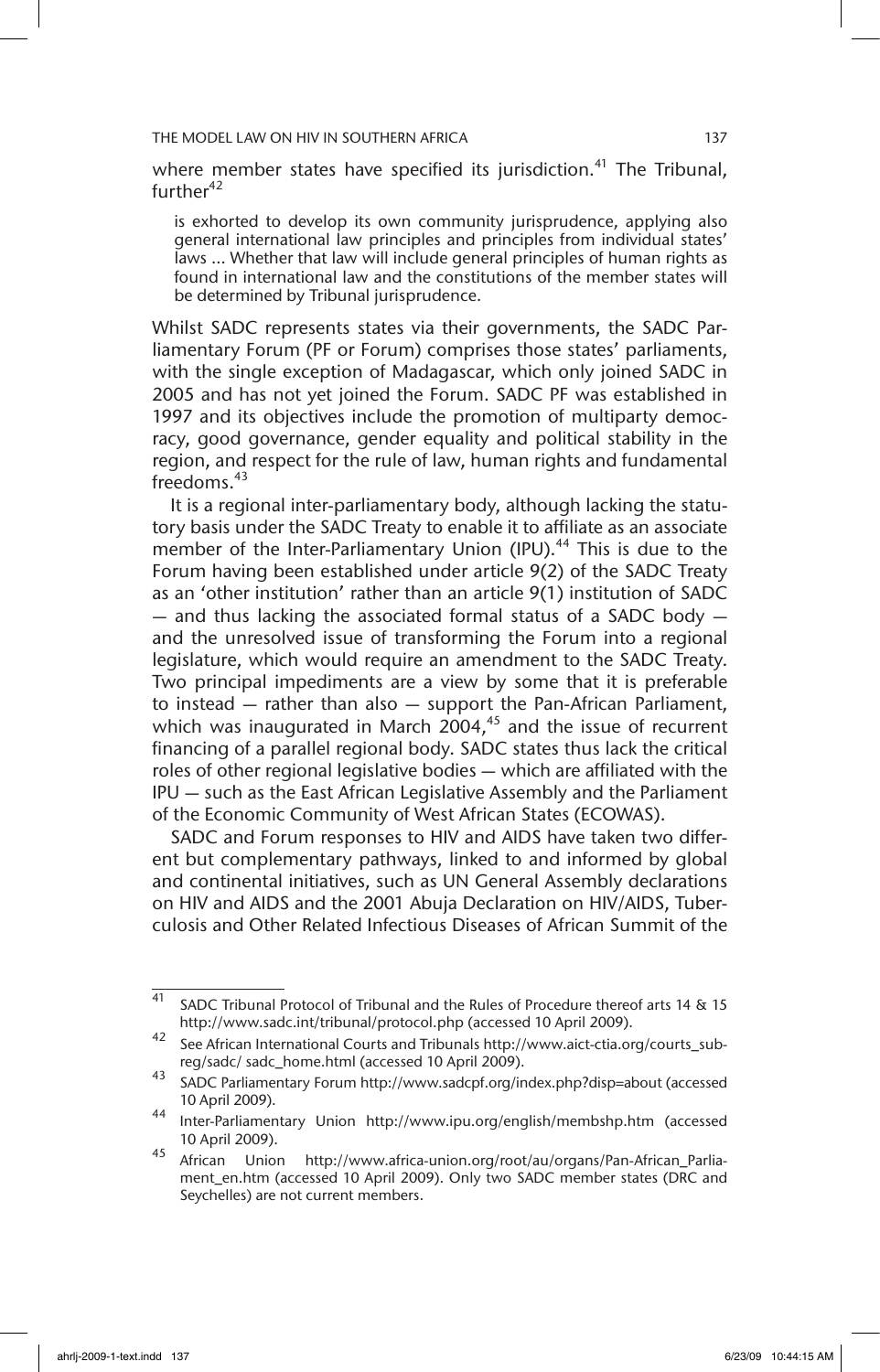Organisation of African States, predecessor of the AU.<sup>46</sup> In 2003. SADC states adopted the Maseru Declaration on the Fight against HIV/AIDS in the SADC Region.<sup>47</sup> The Maseru Declaration committed SADC member states, individually and collectively, to concerted efforts in responding to HIV and AIDS through scaling-up services, community education, training and programme efforts, and this remains the focus of SADC's HIV work plan.<sup>48</sup>

At the same time, SADC PF has focused on building parliamentarian awareness and support for parliamentary actions on HIV and AIDS, and on legislative reform. A PF regional forum in 2002 resolved to consider the development of model HIV legislation, and this was duly agreed upon by the Forum's Plenary Assembly, in the context of the United Nations (UN)'s 2001 General Assembly Special Session which committed states to adopt a human rights approach in addressing HIV and AIDS.<sup>49</sup> A survey of legislative efforts to address HIV was carried out in  $2004<sup>50</sup>$  and led to the Forum recommending a concerted action on legislative review and reform.

The Forum adopted a wide-reaching plan of action on HIV and AIDS by its Secretariat staff and, in 2005, formalised the establishment of a dedicated small staff unit, which grew during  $2008$ <sup>51</sup> From 2005, a particular focus was placed on parliamentarian training on HIV/AIDS and orphans and vulnerable children (OVC), shaped by collaboration with a technical and funding partner, European Parliamentarians for Africa, and the sheer magnitude of this dimension of the issue and

<sup>46</sup> For the Abuja Declaration (2001), see http://www.un.org/ga/aids/pdf/abuja\_declaration.pdf (accessed 10 April 2009).

<sup>47</sup> SADC Declaration on HIV and AIDS (2003) http://www.sadc.int/sadcaidsinfo/docs/ Technical Documents/The Maseru Declaration on HIV and AIDS.pdf (accessed 10 April 2009).

<sup>48</sup> See, eg, SADC *SADC HIV and AIDS business plans: Strategic 5-Year business plan 2005- 2009* (2004) http://www.sadc.int/sadcaidsinfo/docs/Technical%20Documents/ Southern%20African% 20Development%20Community%20(SADC)%20HIV%20 and%20AIDS%20Business%20Plan%202005-2009.pdf (accessed 10 April 2009).

<sup>49</sup> UN *Declaration of Commitment on HIV/AIDS* (2001); for human rights, see paras 58-61 http://data.unaids.org/publications/irc-pub03/aidsdeclaration\_en.pdf (accessed 10 April 2009). A subsequent UNDP-commissioned study in 2006 recommended that regional institutions be tasked 'with taking the lead in developing model legislation' on HIV and AIDS. UNDP *A review of regional and national human rights-based HIV and AIDS policies and frameworks in Eastern and Southern Africa* (2006) 75.

<sup>50</sup> National Development Institute for International Affairs and SADC Parliamentary Forum *Survey of legislative efforts to combat HIV/AIDS in the Southern Africa Development Community (SADC) region* (2004) http://www.sarpn.org.za/documents/ d0001339/NDI\_Nov2004\_HIV.pdf (accessed 10 April 2009).

<sup>51</sup> By late 2008, the Forum's HIV/AIDS unit comprised five officers — co-ordinator, webmaster, information officer, training ('capacity development') officer and accountant — and the present author on a part-time voluntary basis. It has also recruited national HIV/AIDS researchers in seven of the 14 member parliaments: Botswana, Lesotho, Malawi, Mozambique, Swaziland, Zambia and Zimbabwe; see http://www.sadcpf. org/hivaids/page.php?pn=research%20assistants (accessed 10 April 2009).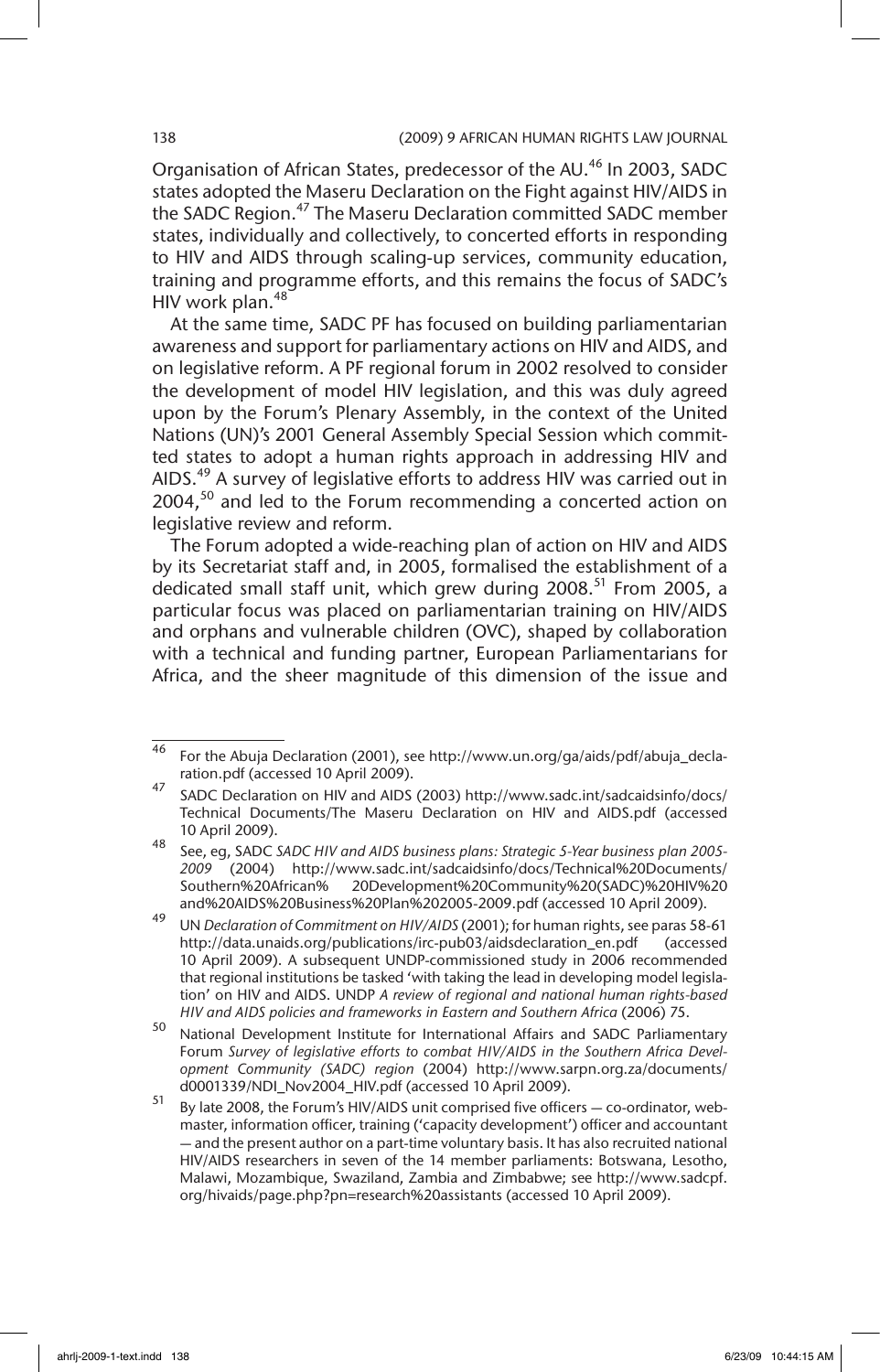associated political interest in responding to it.<sup>52</sup> For example, whilst the number of orphaned children in sub-Saharan Africa increased from 30,9 million in 1990 to 48,3 million in 2005, the share of that cohort due to AIDS was, respectively, 330 000 and 12 million, representing a rapidly growing proportion of that growth (roughly, increasing from 1% to 25% of the total OVC population).<sup>53</sup>

By 2007, the Forum was in a position to escalate its work on legislative reform. It contracted technical expertise in this regard from the University of Pretoria's AIDS and Human Rights Research Unit.<sup>54</sup> which prepared a 'position paper' to inform, in particular, parliamentarians in the process of drafting a model law.<sup>55</sup> The draft model law was successively amended following various review processes, culminating in several formal discussions in mid-2008.<sup>56</sup> This process enabled a final draft to be produced in preparation for SADC PF's conduct — in collaboration with the AIDS and Human Rights Research Unit — of a 'satellite session' on the model law at the XVII International AIDS Conference held in Mexico City in August 2008.

The model law was formally adopted at the November 2008 Plenary Assembly of the Forum. Following that, the Forum Secretariat has been pursuing opportunities with member parliaments, and especially the relevant parliamentary committees responsible for HIV matters, as well as key social movements, to determine preferred mechanisms for achieving the domestic adoption of the model law. This needs, for each state, to take account of three primary concerns. First is the issue of whether the model law should be used as a basis for modifying or supplanting existing domestic law; second, whether adoption of the law

<sup>52</sup> These workshops led to the 2004 Cape Town Declaration on an Enhanced Parliamentarian Response to the Crisis of Orphans and other Children made Vulnerable by HIV/AIDS in Africa http://www.awepa.org/resources/cape-town-declaration-on-anenhanced-parliamentarian-response-to-the-crisis-of-orphans-and-other-ch\_en.html (accessed 10 April 2009).

<sup>53</sup> UNICEF *Africa's orphaned and vulnerable generations: Children affected by AIDS* (2006) 35 http://www.unicef.org/publications/files/Africas\_Orphaned\_and\_Vulnerable\_Generations\_Children\_Affected\_by\_AIDS.pdf (accessed 10 April 2009).

<sup>54</sup> Established in 2005 as a collaboration between the University's Centre for Human Rights and Centre for the Study of AIDS; see http://www.chr.up.ac.za/centre\_projects/ahrru/ (accessed 10 April 2009). Financial support to the PF for these purposes has come from the Swedish International Development Co-operation Agency.

<sup>55</sup> SADC Parliamentary Forum *Model law on HIV in Southern Africa: Position paper* (2007) http://www.sadcpf.org/SADC PF model law on HIV\_position paper.pdf (accessed 10 April 2009).

<sup>56</sup> Primarily, but not only, the following PF workshops: 'HIV/AIDS Standing Committee and Policy Organs: Workshop on Consideration of Model Legislation on HIV & AIDS', Pretoria, South Africa (25-27 June 2008); 'Regional Consultation and Action Planning Meeting on Rights-Based Law in the Context of National Responses to HIV' (with UNAIDS and AIDS and Rights Alliance for Southern Africa), Johannesburg, South Africa (7 July 2008), and 'Regional Consultative Meeting of Experts on the Draft SADC PF Model Law on HIV' (with University of Pretoria AIDS and Human Rights Research Unit), Pretoria, South Africa (15-16 July 2008). For a final version of the Model Law on HIV in Southern Africa, see http://www.chr.up.ac.za/centre\_projects/ahrru.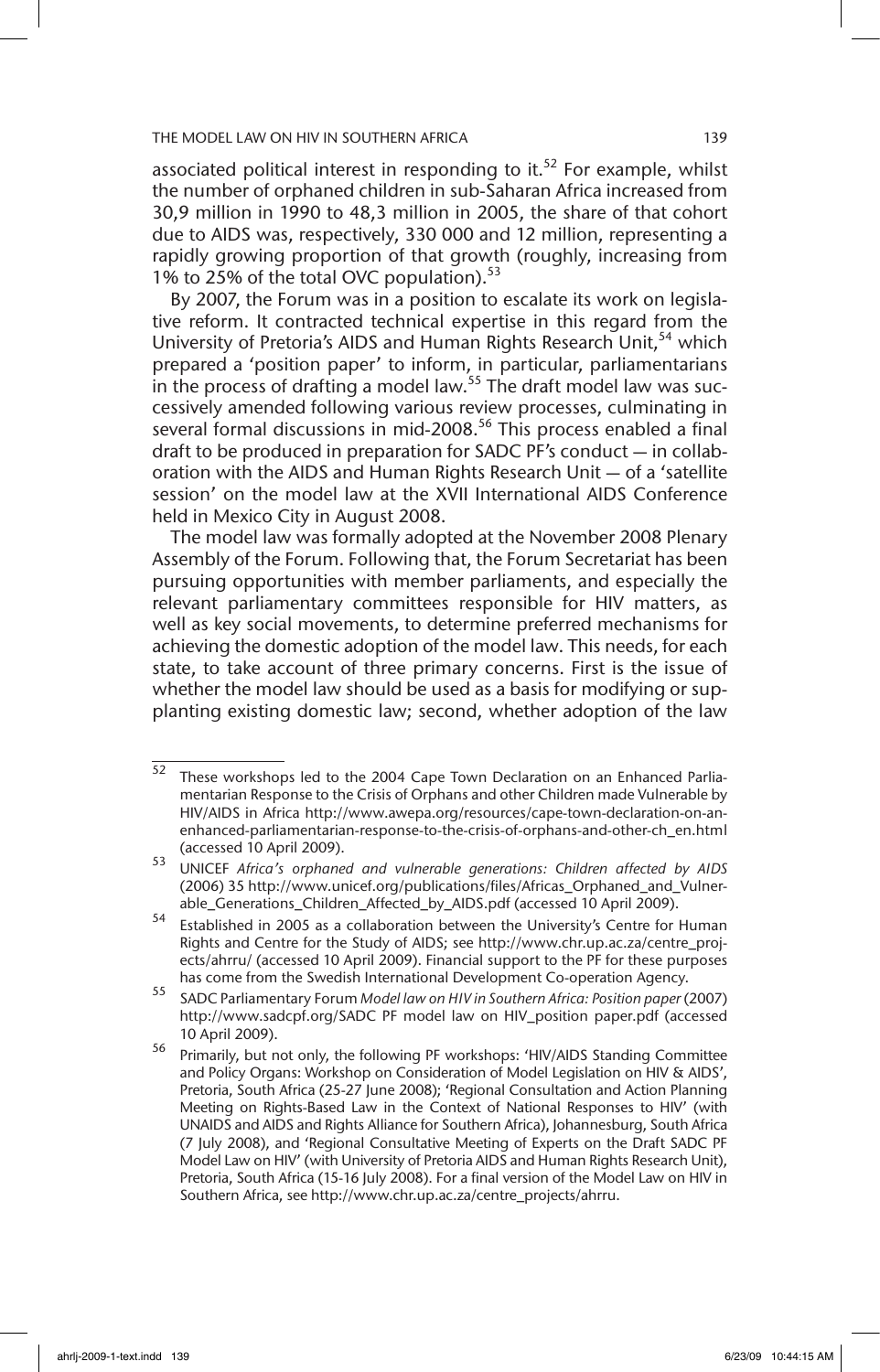would best or more likely occur by formal government sponsorship or as a private member's bill; and third, whether the domestic laws should seek to ensure uniform provisions across the member state jurisdictions or to strategically accommodate policy differences.

All three aspects are likely to impede the model law's passage into domestic legislation. However, it is first necessary to summarise the key features of the framework 'position paper' and of the model law before considering its rationale and content in terms of parliamentary strategy and policy adequacy. This needs to occur in terms of both the nature of HIV in the region and the previous survey of TWAIL scholarship and insights.

### 3.2 Overview of the Model Law on HIV in Southern Africa

The position paper sets the framework for the model law and provides a general discussion of the role and nature of HIV-responsive laws. In doing so, it emphasises a human rights focus as more effective than proscriptive or punitive (criminalisation) approaches in responding to the epidemic. This accords with UN experience: 'Countries that have recorded the greatest success in addressing their national epidemic have implemented a strong human rights-based approach.<sup>'57</sup>

The paper describes the model law as serving as a 'template' which is relevant to the various jurisdictions, and possessing persuasive value 'materially, on the quality of [its] provisions; formally, on the process of [its] adoption; and organically, on the nature of stakeholders involved in that process'. $58$  It emphasises the importance in any state-based adaptation of its provisions to ensure that the 'minimum core' of human rights protections and primary focus on being HIV-responsive are not compromised, especially given that SADC states are parties to the range of UN and African Union (AU) human rights instruments.<sup>59</sup>

The importance of this in the SADC region is that, whilst various countries have adopted appropriate policy in the area, this is ultimately unenforceable, and — within those states that have adopted HIVrelated legislation — it has tended to be concerned with employment law and the criminalisation of transmission.<sup>60</sup> Prior efforts to promote

<sup>57</sup> UN General Assembly *Summary of the 2008 high-level meeting on the comprehensive review of the progress achieved in realising the Declaration of Commitment on HIV/AIDS and the Political Declaration on HIV/AIDS (United Nations Headquarters, 10-12 June 2008): Note by the President of the General Assembly*, 62nd session UN Doc A/62/895 (3 July 2008) para 27.

 $\frac{58}{159}$  n 55 above, 5-6.

<sup>59</sup> n 55 above, 7-8. All SADC PF member states are parties to all of the relevant human rights treaties.

<sup>60</sup> n 55 above, 12-14; UNDP (n 49 above) 73. For various legislation, policies and case law in the region, see UNDP *Compendium of key documents relating to human rights and HIV in Eastern and Southern Africa* (2008) Parts D2, D3 & D4, respectively http:// content.undp.org/go/cms-service/download/asset/?asset\_id=1704942 (accessed 10 April 2009).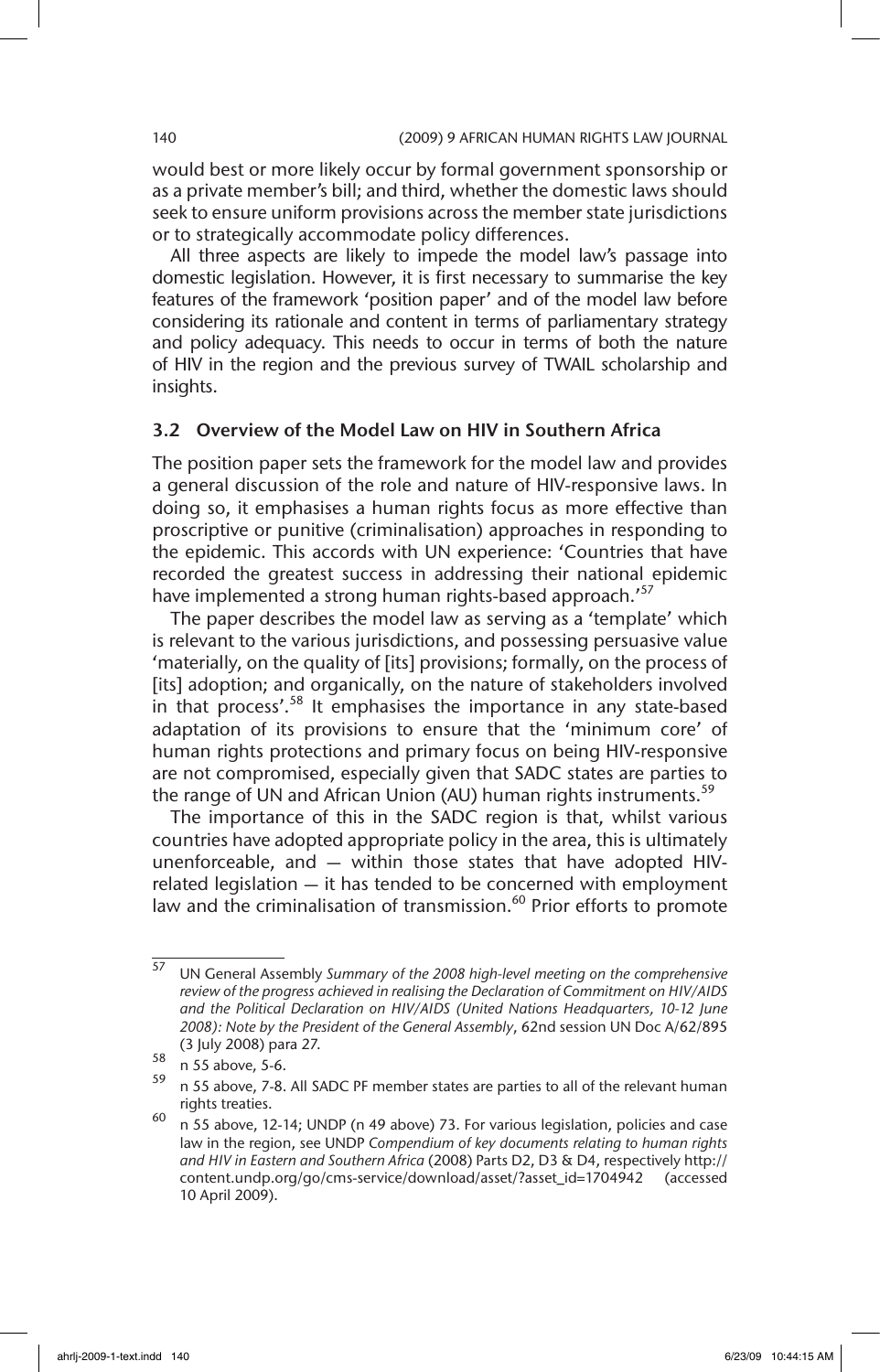model HIV laws within the region have been external initiatives lacking domestic ownership and appropriate engagement of the responsible legislative bodies.<sup>61</sup>

Foreshadowing the political impediments to a rights-based approach, the position paper observes that<sup>62</sup>

of the 14 SADC member states, at least eight criminalise commercial sex work or activities related to it, 11 criminalise male-to-male sex, and in most of them, the situation of women and girls is one of inequality and serves to fuel the epidemic.

In its discussion of the scope of legislation, the paper notes that a human rights-based approach remains the most proven successful strategy in response to the epidemic, including compared to a response based on 'public health principles'.63 It asserts that criminalisation approaches are — at best — futile and more likely to be counter-productive, and that sufficient provisions are already contained within domestic criminal statutes to complement rights-based HIV legislation with respect to such concerns as sexual assault and the protection of minors.<sup>64</sup> The paper concludes with a discussion of a range of contentious issues such as cultural practices, mother-to-child transmission, HIV testing and disclosure of status, and the situation of prisoners, and annexes a summary of the current legislative situation concerning HIV and AIDS across SADC states (minus the Democratic Republic of the Congo, plus the Seychelles, which withdrew from SADC in 2004) and Uganda.

This, understandably, ensured robust dialogue at the principal consultative forum on the model law, the Deliberative Session for Members of Parliament and Legal Drafters on Model Legislation for HIV and AIDS in the SADC Region, held in Dar es Salaam, Tanzania, in November 2007, as a session of the Forum's Regional Standing Committee on HIV/AIDS. Recurring issues raised throughout the five-day forum concerned such aspects as the legal status of sodomy, condom provision to prisoners, criminalisation of 'intentional transmission', the right of HIV-positive people to have a family, and the status of commercial sex workers. In a useful intervention as a sessional speaker, a High Court judge from Botswana reminded the gathered legislators that, in the absence of proper legislation, courts increasingly resort to international law to safeguard the human rights of those living with

 $\overline{61}$  n 55 above, 15.

 $\frac{62}{63}$  n 55 above, 8.

<sup>63</sup> n 55 above, 17. For a valuable discussion of the need for a rights-based approach to health services and care, in the specific context of HIV/AIDS, see P Farmer 'Global AIDS: New challenges for health and human rights' (2005) 48 *Perspectives in Biology and Medicine* 10.

 $64$  n 55 above, 27 29. For the inappropriateness, if not counter-productivity, of criminalisation approaches, see PM Eba 'Pandora's box: The criminalisation of HIV transmission or exposure in SADC countries' in F Viljoen & S Precious (eds) *Human rights under threat: Four perspectives on HIV, AIDS and the law in Southern Africa* (2007) 13.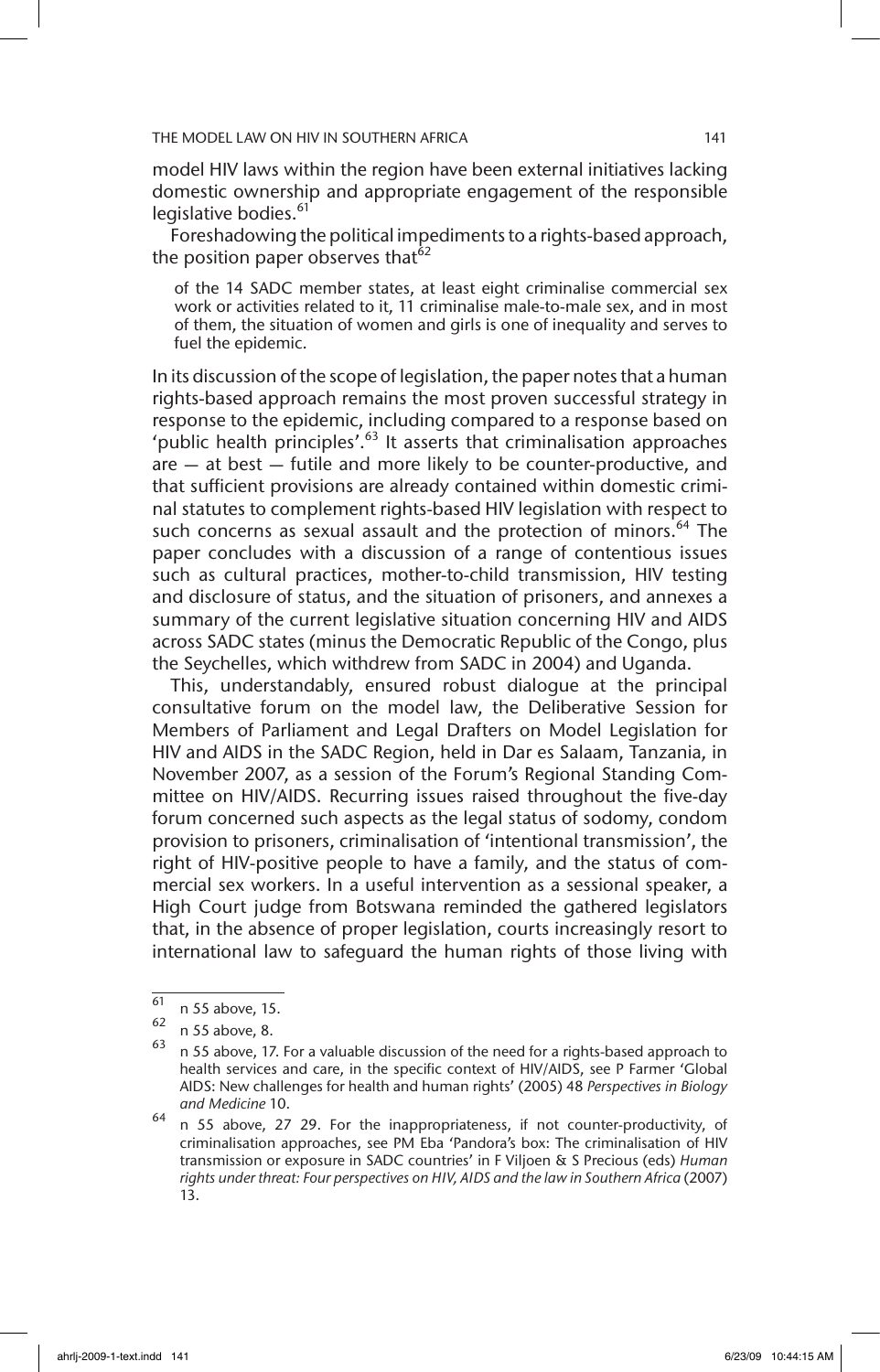or affected by HIV. He noted the range and limitations of relevant laws across the region (an 'uneven' legislative landscape) and the need for more uniform remedies and protections for affected populations consistent with human rights provisions.<sup>65</sup>

Whilst the draft model law was well-informed by the proceedings of that 'deliberative session', its provisions were bound to be contentious to many legislators across the region. Debate within subsequent consultative workshops on the model law has tended to focus on the legal status of the issues referred to in the preceding paragraph, except that the right of HIV-positive persons to have a family seems to have been broadly accepted. This is at least so in principle, even though it remains problematic in practice in terms of references to 'wilful transmission' when the HIV status is known. As for the scope and provisions of the model law, it has — first and foremost — placed a human rights-based approach as the primary benchmark, which has challenged many parliamentarians favouring some forms of criminal responses to various vulnerable or marginalised populations.

The model law describes its aims as being to provide a legal framework for national law reform on HIV in conformity with international human rights law standards; to promote effective prevention, treatment, care and research strategies and programmes on HIV and AIDS; to ensure the respect, protection and realisation of human rights for people living with or affected by HIV; and to promote the adoption of specific national measures to address the needs of vulnerable and marginalised groups in the context of AIDS.<sup>66</sup> It seeks to be particularly informed by compatible provisions within existing HIV laws within countries of and beyond the region.<sup>67</sup>

There are various notable provisions. The following is, thus, only a selective summary of the model law's treatment of particular issues. Part II concerns prevention. It includes provisions for the eradication of 'harmful cultural practices that contribute to HIV transmission' and sensitisation of the community to the associated dangers of those practices, defined as including 'early marriages, female genital mutilation, forced marriages and widow inheritance'. It requires the state — *inter alia* — to ensure access to quality female and male condoms and needle exchange programmes, and to 'consider' the decriminalisation of commercial sex work and consensual adult same-sex relationships. It provides, for those states where male circumcision is legal and culturally and religiously acceptable, that it only be performed in accordance with proper standards

 $\overline{65}$  SADC Parliamentary Forum Deliberative Session for Members and Legal Drafters on the Model Law for HIV and AIDS in the SADC Region (including the final Communiqué) 10-14 November 2007, draft version.

<sup>66</sup> SADC Parliamentary Forum Model Law on HIV in Southern Africa (Draft) (2008) sec 1. All references within this paper to the SADC PF model law are to the version presented to the Plenary Assembly in November 2008.

<sup>&</sup>lt;sup>67</sup> The model law has adapted provisions drawn from laws in place across eight different countries, of which seven are African states, as well as UN and AU instruments.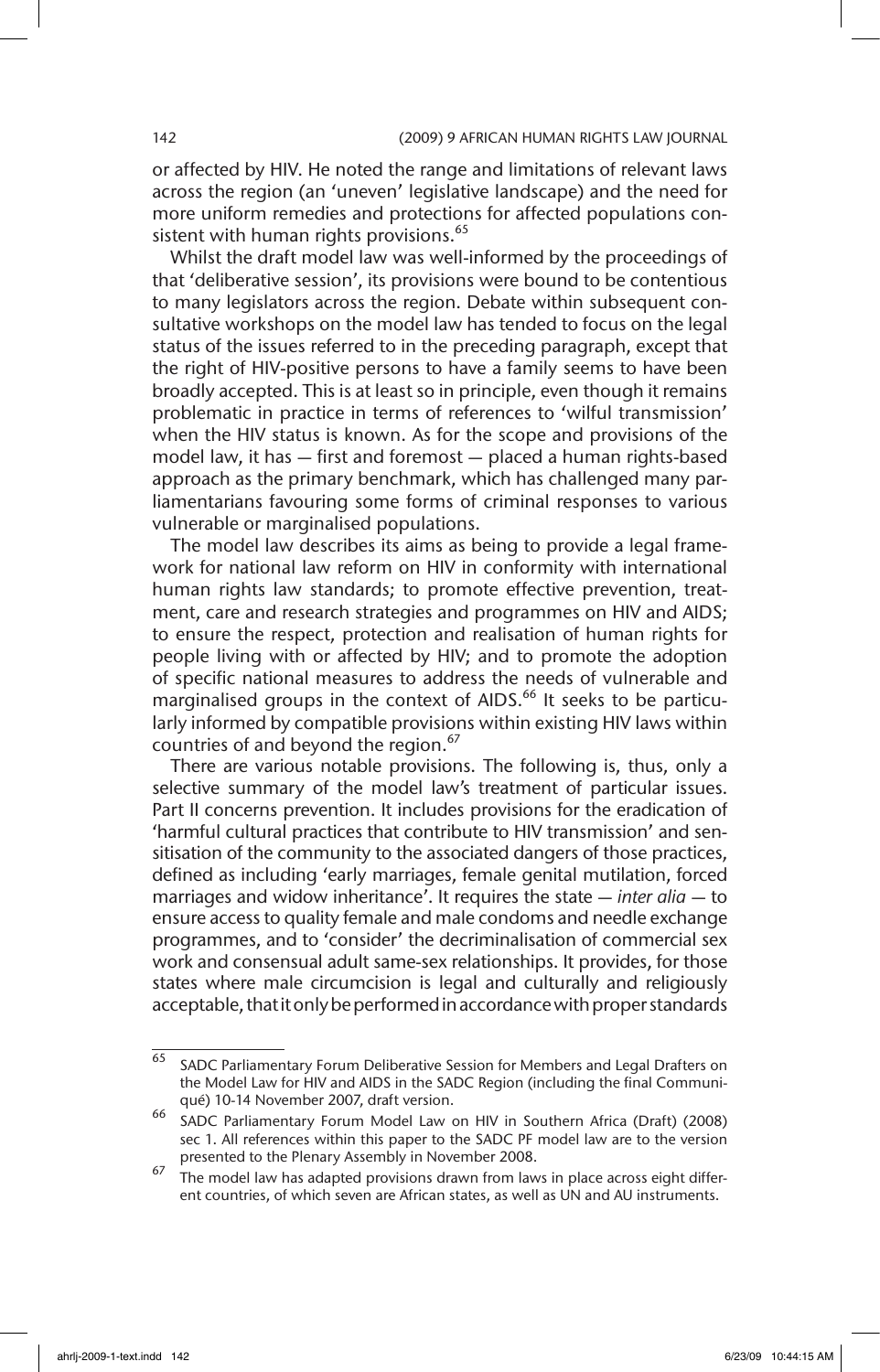and with the prior voluntary and informed consent of the person or his guardian, and that campaigns emphasise that male circumcision 'may reduce but does not eliminate the risk of HIV transmission'.

Part III deals with HIV testing and counselling. It requires the state to ensure free and accessible HIV testing facilities, with testing being voluntary and anonymous and both preceded and followed by counselling. Whilst it defines compulsory testing, its only reference to it is to prohibit it for prisoners. It authorises a 'person providing treatment, care or counselling services to a person living with HIV [to] notify a third party of the HIV status of that person' when that provider determines that the third party is at risk of HIV transmission, the person living with HIV has failed to inform the third party of that risk, and the provider has 'ensured that the person living with HIV is not at risk of physical violence resulting from the notification'.<sup>68</sup>

Part IV provides for the protection of the rights of people living with or affected by HIV, especially children, women and girls, and prisoners. It prohibits any discrimination against any person on the basis of their HIV status, including safeguarding all sexual and reproductive rights, the rights to marry and to bear children, and the right to access antiretroviral treatment. It requires measures to safeguard the HIV-affected child's inheritance and property rights and that the court designate an adult guardian for children remaining in child-headed households, who shall also be guaranteed state support and assistance. It further provides that the state shall protect women and girls from 'traditional practices that may negatively affect their health', prohibit marital status as a defence to a rape charge or non-consensual sexual act, and ensure equal legal rights to women regardless of HIV status. Prisoners are to be afforded access to information on and the means of HIV prevention, including clean injecting drug equipment and access to condoms, the provision of which may not be regarded as an offence. General provisions for testing, counselling and free health services apply equally to prisoners, who may not be isolated due to HIV status, and should receive compassionate early release in the final stage of AIDS.

Part V obliges the state to ensure access to high-quality treatment, care and support, including 'the use of all flexibilities under the [TRIPS Agreement] and the Doha Declaration as well as measures to encourage the local production of medicines', prompt and free treatment and support for all rape survivors, and 'protection of the population against fake and counterfeit medicines and treatments'.

 $68$  The person in a relationship to first ascertain their HIV status is often the female, with frequent reported instances of violence against her by her male partner when informed of her status (whether or not he transmitted the virus or knows his status). This thus seems to expose the woman to such additional risk and to place a substantial legal onus on the service provider in such circumstances. Nevertheless, this provision is consistent with UNAIDS's recommended language; see UNAIDS *UNAIDS recommendations for alternative language to some problematic articles in the N'Djamena legislation on HIV (2004)* (2008) 11-12 http://www.icw.org/ files/Alternative language\_280308.doc (accessed 1 November 2008).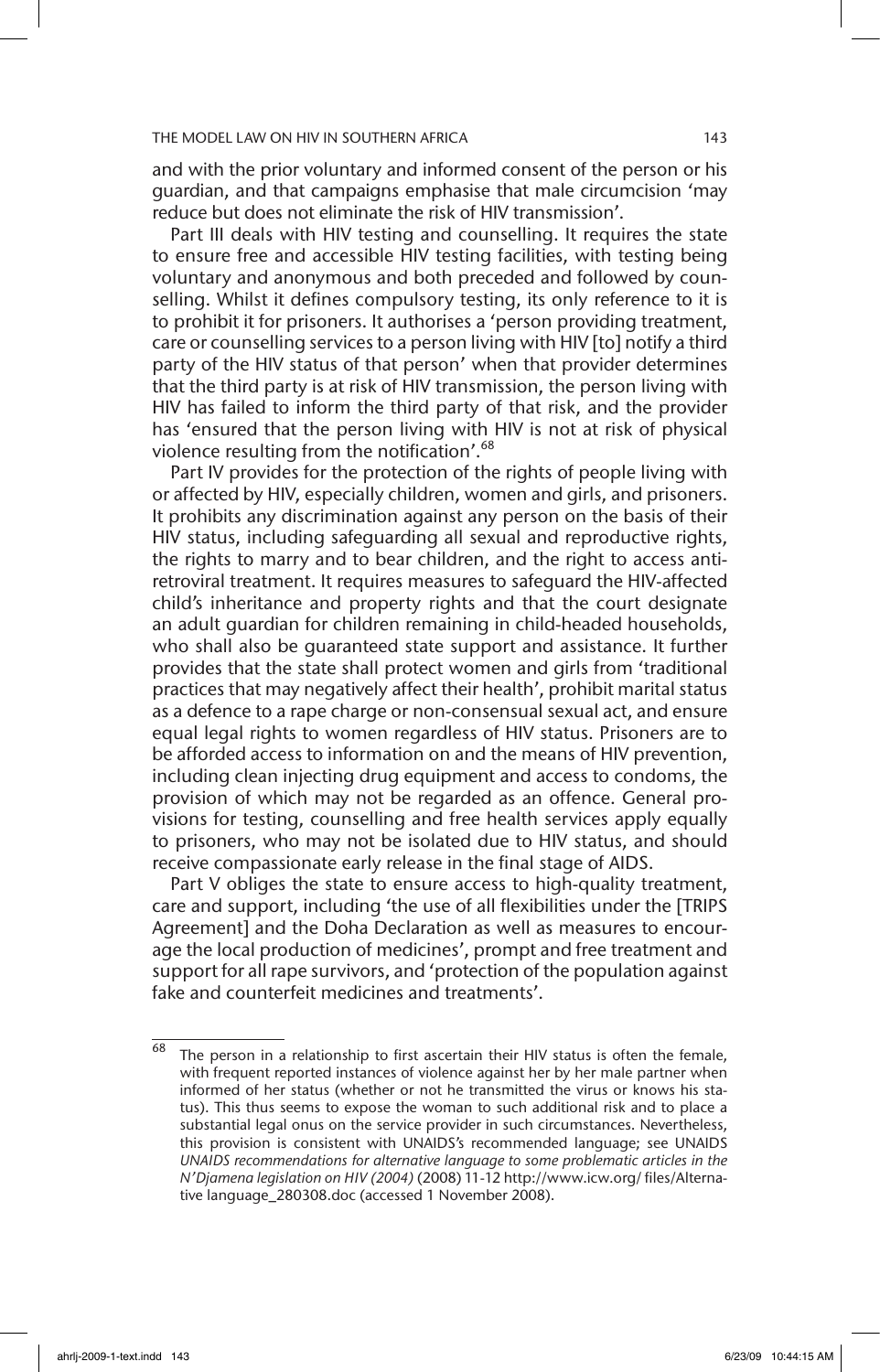Part VI concerns research and clinical trials, and requires the establishment of an ethical research body to review HIV-related human biomedical research in accordance with the model law and human rights principles, and mandates the written voluntary informed consent of persons in associated trials and research.

Part VII concerns support to people living with HIV, including the regulation of community home-based care. It provides that non-governmental organisations (NGOs) may institute legal proceedings on behalf of HIV-affected persons and assures such persons of their right to 'meaningful participation in the design and implementation of HIV and AIDS activities at national and community level'.

Part VIII deals with offences and penalties, and sets down penalties associated with breaches of confidentiality and unlawful disclosure, violations concerning testing and counselling, and contraventions of the requirements for informed consent to research and clinical trials. Part IX provides for two state-based enforcement options: the establishment of an HIV tribunal or assignment of jurisdiction to a superior court.

In brief, the PF model law is strongly compatible and consistent with international standards and obligations, including those concerning human rights instruments, and is comprehensive in its human rights provisions. It is also controversial for the same reasons, especially when legislators are faced with seemingly inevitable temptations to sacrifice an effective legal basis for combating the HIV and AIDS epidemic to 'moral' concerns and punitive desires. These are not problems that have plagued the model law that is considered in the next sub-section.

### 3.3 Comparative comments on the West and Central African Model Law

In 1998, the IPU adopted its resolution on HIV and AIDS.<sup>69</sup> This called on governments to 'adopt legislation ensuring that the human rights of persons infected or affected by HIV/AIDS are respected', and to 'review and reform penal legislation and prison systems so as to ensure that they comply with international obligations for the protection of human rights, especially as regards HIV/AIDS'.70 In this context, the IPU called upon legislators to comply with the International Guidelines on HIV/ AIDS and Human Rights in implementing this resolution.<sup>71</sup>

The process to develop a model law on HIV in West and Central Africa was led by the Action for West Africa Region (AWARE) HIV/AIDS Proj-

<sup>69</sup> UNAIDS and Inter-Parliamentary Union *Handbook for legislators on HIV/AIDS, law and human rights: Action to combat HIV/AIDS in view of its devastating human, economic and social impact* (1998) Annex B.

 $^{70}$  n 69 above, para 7.

<sup>71</sup> UNAIDS *International guidelines on HIV/AIDS and human rights* (2006 Consolidated Version) http://data.unaids.org/Publications/IRC-pub07/jc1252-internguidelines\_ en.pdf (accessed 1 November 2008).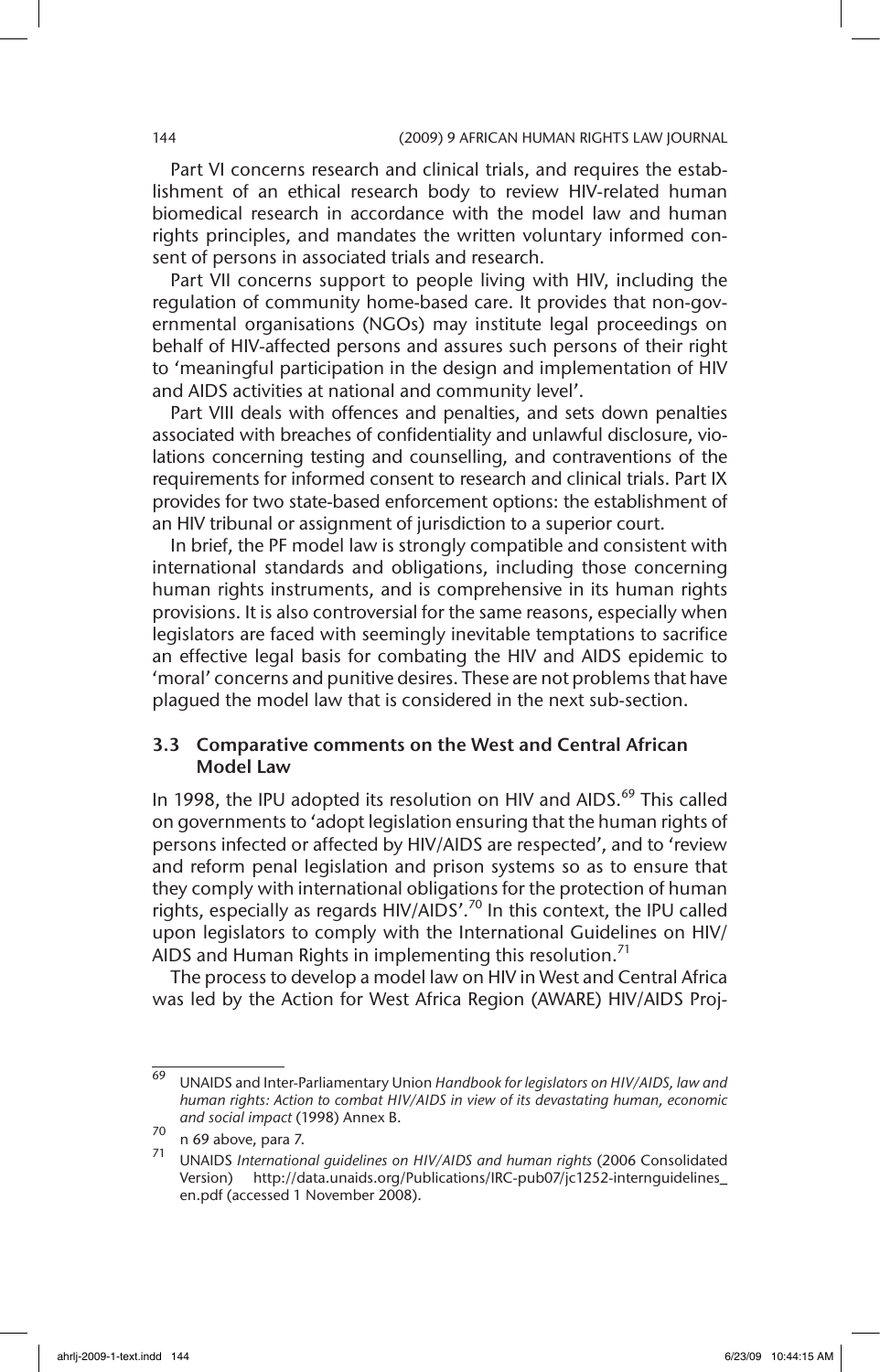ect, a 'USAID-funded instrument'.<sup>72</sup> In September 2004, it conducted a regional workshop in N'djamena, Chad, to adopt the model law commonly referred to as the N'djamena model law — in collaboration with regional bodies, including the Forum of African and Arab Parliamentarians for Population and Development and ECOWAS.<sup>73</sup>

The UN General Assembly's 2001 Declaration of Commitment on HIV/AIDS included an unqualified commitment that states legislate 'to ensure the full enjoyment of all human rights and fundamental freedoms by people with HIV/AIDS and members of vulnerable groups'.<sup>74</sup> However, AWARE's statement of 'justification' forming a part of that workshop report qualified that commitment, 'to find solutions that reconcile individual rights and demands of public health based on a prescriptive framework model'.75 This was an early sign of intent to qualify human rights guarantees.

The N'djamena model law comprises seven chapters dealing with, respectively, access to education and information; secure health practices and procedures, mainly concerning the handling of and exposure to blood; the regulation of traditional medicine practitioners; voluntary counselling and testing, including provisions for mandatory testing; health and counselling services; confidentiality, including provisions for involuntary disclosure; and prohibitions on discrimination on the basis of real or suspected HIV status.<sup>76</sup>

The N'djamena model law contains  $-$  at best  $-$  very weak and qualified human rights provisions, elements of mandatory testing and disclosure, and criminalisation of non-intentional HIV transmission. It makes no explicit reference to human rights. It is silent on the rights of prisoners and their access to condoms, silent on male-to-male sex, silent on commercial sex work, silent on injecting drug use, and silent on the rights of women and girls. It is gender-blind on provisions for partner notification of HIV status. For an epidemic with well-established gender dimensions, it makes just two references to women, neither of which exhibit sensitivity to or awareness of such considerations. Firstly

 $\overline{72}$  AWARE-HIV/AIDS Project Regional Workshop to Adopt a Model Law for STI/ HIV/AIDS for West and Central Africa (2004) 3 http://www.awarehiv.org/ images%5Cinserts%5CModel%20law% 20on%20HIV-AIDS%20.PDF.pdf (accessed 28 August 2008), but site http://www.awarehiv.org/ and this report unavailable by 1 November 2008 (copy of document with author).

<sup>73</sup> ECOWAS is the regional counterpart to SADC, comprising 15 countries of West Africa, and similarly to SADC is a regional economic community of the AU.

 $^{74}$  UN (n 49 above) para 58.<br> $^{75}$  -  $^{72}$  above 7 It is not c

n 72 above, 7. It is not clear whether this report was agreed to by the workshop partners to represent an official record of proceedings, or whether the absence of commentary on human rights aspects or dissenting views on the scope of the model law is an accurate representation of the workshop discussions.

<sup>76</sup> *West and Central Africa: Law # of 2004 on HIV/AIDS Prevention and Control* in UNDP (n 60 above) 279-283. The version in this UNDP report is slightly amended from that annexed to AWARE (n 72 above) 9-19; but not with respect to human rights provisions.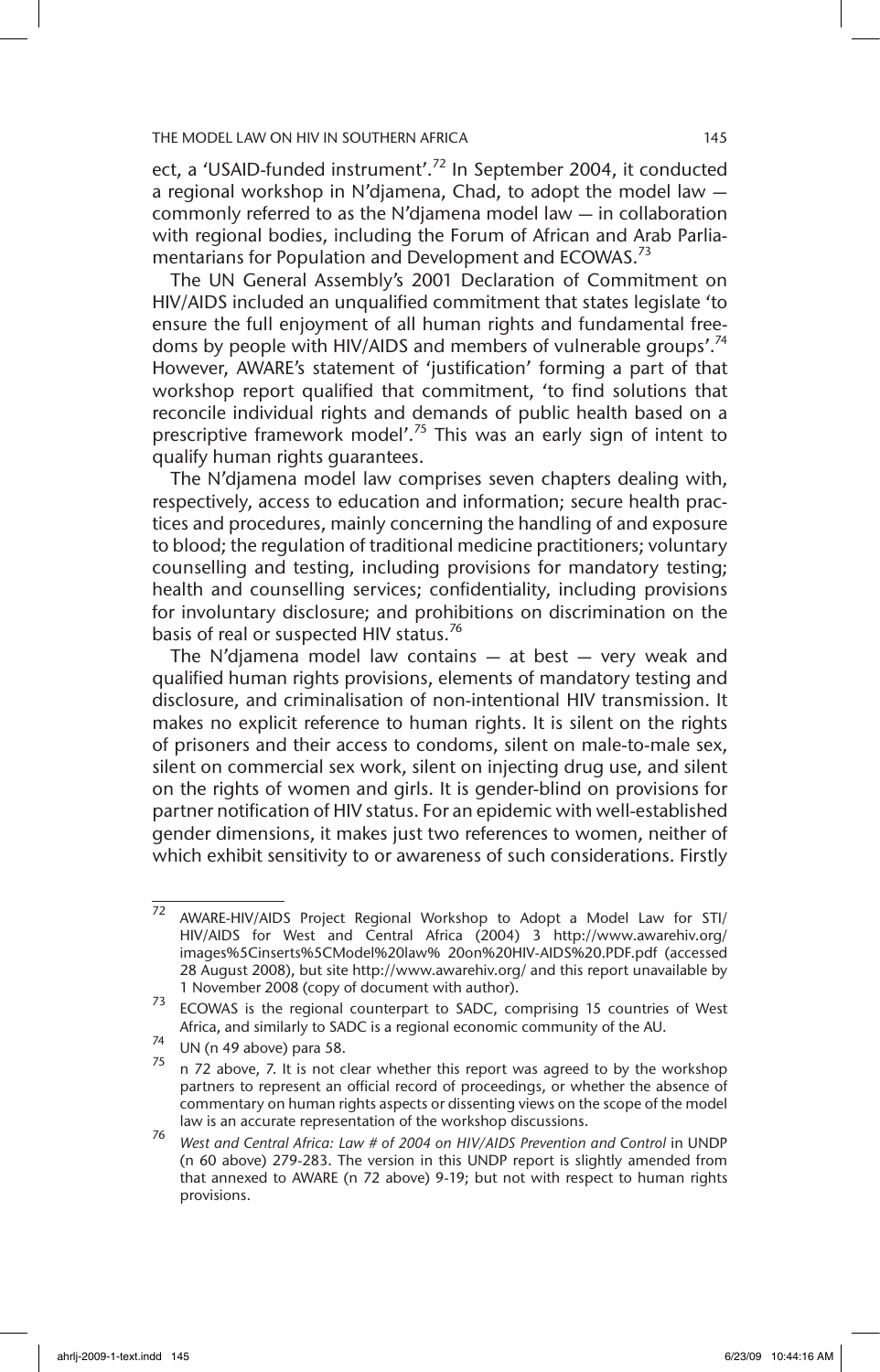is the inclusion of mother-to-child transmission within the definition of 'HIV transmission' (article 1), which thus includes breast-feeding within the scope of 'wilful transmission' should infection of the child occur and, secondly, is the provision for mandating HIV testing of a pregnant woman who undergoes a medical check-up (article 18(c)).

UNAIDS has responded with recommendations on extensive amendments to the model law in order to harmonise it with international human rights obligations and UN HIV and AIDS resolutions and declarations.<sup>77</sup> This includes advising against the model law's adoption of various criminalisation provisions. 'There is no evidence that criminalising HIV is an effective means of preventing HIV transmission. Furthermore UNAIDS is concerned that criminalising HIV transmission is likely to undermine proven HIV prevention efforts ...<sup>78</sup>

In meeting the need for effective responses to HIV and AIDS, Kirby has spoken of 'the danger of a virus of a different kind, namely the virus of highly inefficient laws', by which he means 'intuitive' legislative responses to the epidemic which are contrary to the most effective means of its prevention, based on the protection of the human rights of vulnerable populations.<sup>79</sup> Such legislative inefficiencies include mandatory testing, restrictions placed on people living with HIV, criminalisation and punishment, involuntary disclosure associated with social stigmatisation, and weak or absent protections of the human rights of persons living with or affected by HIV, especially those vulnerable to labelling as 'unclean, immoral and dangerous to the community  $-$  people who need to be controlled, checked and sanctioned'.<sup>80</sup>

Since the 2004 adoption of the N'djamena model law, seven states have adopted or adapted its provisions, and another six states are preparing to do so.<sup>81</sup> A number of the national laws closely follow many of the punitive and counter-productive provisions of the model law,

 $\frac{77}{78}$  n 68 above.

 $\frac{78}{79}$  n 68 above, 15.

<sup>79</sup> M Kirby 'The never-ending paradoxes of HIV/AIDS and human rights' (2004) 4 *African Human Rights Law Journal* 167.

 $\begin{bmatrix} 80 \\ 81 \end{bmatrix}$  As above.

The seven legislating states are Benin (2005), Guinea (2005), Guinea-Bissau (2006), Mali (2007), Niger (2007), Sierra Leone (2007) and Togo (2005). The prospective legislating states are Cameroon, Cape Verde, Chad, Côte d'Ivoire, Mauritius and Senegal (R Pearshouse 'Legislation contagion: The spread of problematic new HIV laws in Western Africa' (2007) 12 *HIV/AIDS Policy and Law Review* 2/3, 5 and n 1 http:// www.aidslaw.ca/publications/interfaces/ downloadFile.php?ref=1275 (accessed 10 April 2009). The inclusion of Mauritius — a SADC state — may mean to refer to Mauritania or simply be a geographic error. With the exception of Cameroon and Chad, all these states are ECOWAS members, except Mauritania, which left ECOWAS in 2000. The UNDP's 2008 *Compendium* only includes Benin's law. A subsequent report cites the AWARE model law as 'best practice' shaped by Benin's domestic adoption, followed by Burkina Faso, Cape Verde and Niger (suggesting nine legislating states), each with support from various UN agencies: Family Health International *Disseminating and replicating best practices in West Africa: Strengthening West Africa's response to the HIV/AIDS epidemic* (2008) 9-13.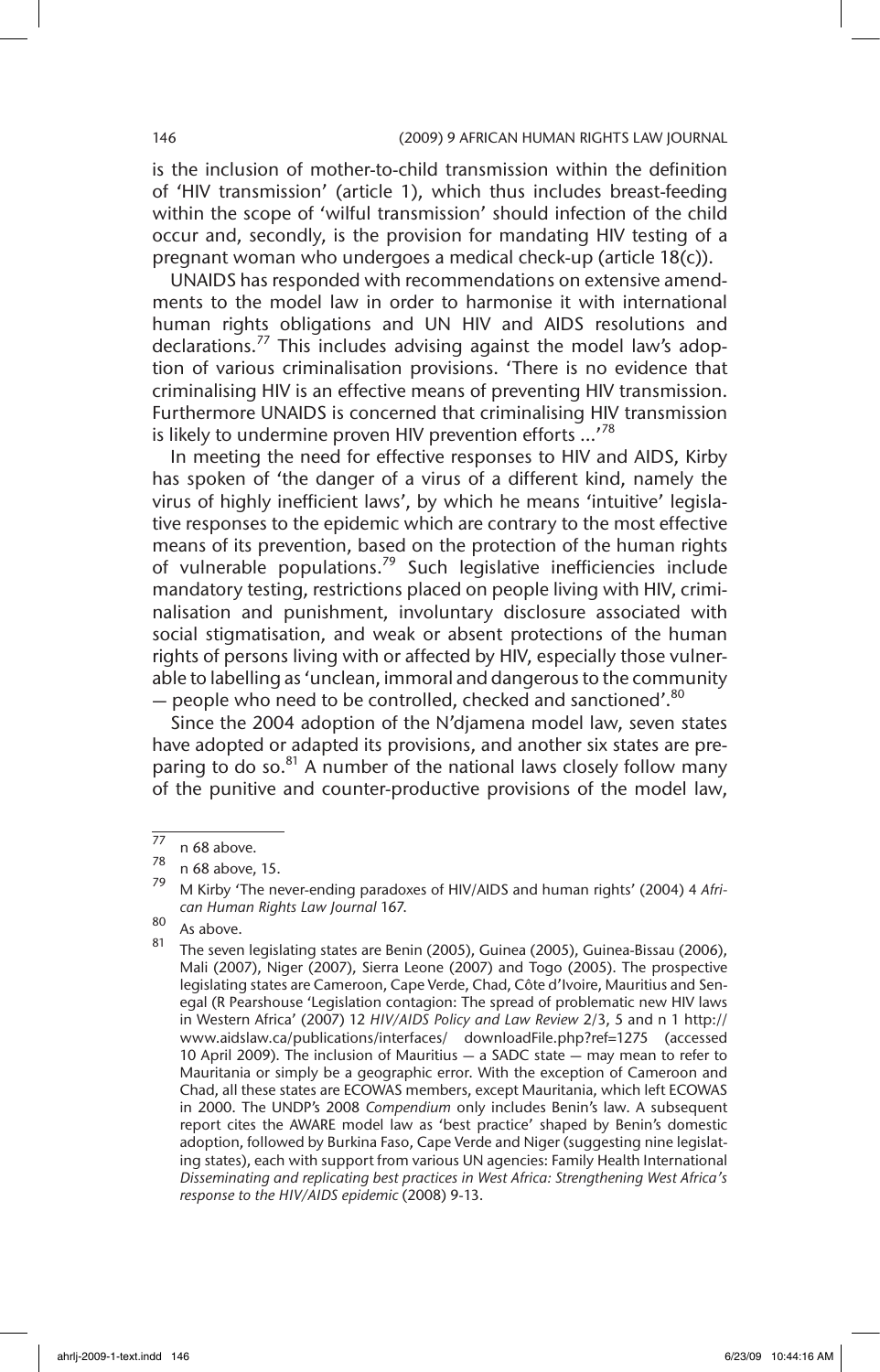and all of those domestic laws provide that 'wilful transmission' is an offence whilst not defining it. $82$  The N'djamena model law includes a definition of wilful transmission that is based on knowledge of status but does not include intent.

This is not inconsistent with the IPU's 2005 HIV/AIDS resolution that 'calls upon parliaments to enact legislation to punish those who knowingly take the risk of transmitting HIV/AIDS, or who wilfully do so'. $83$ However, the IPU may be having a re-think, given the 'final conclusions' to its First Global Parliamentary Meeting on HIV/AIDS in 2007. These state that 'there is no evidence that criminal laws specific to HIV transmission will make any significant impact on the spread of HIV or on halting the epidemic'.<sup>84</sup>

UNAIDS urges the criminalisation of HIV transmission only where it is wilful and actually occurs, and encourages states to use general criminal law provisions rather than HIV-specific laws in this regard.<sup>85</sup> 'In the overwhelming majority of cases, HIV is not spread by criminals but by consensual participants in a sexual act, neither of whom know their HIV status.'86

Equating knowledge of status with intent when engaging in risky activities is particularly problematic in jurisdictions in which 'wilful transmission' is defined to include mother-to-child transmission. This is the case with the West and Central African model law. It has been, at the least, incorporated into the corresponding legislation for Sierra Leone, explicitly criminalising a pregnant woman who knows her HIVpositive status but fails to 'take all reasonable measures and precautions to prevent the transmission of HIV [to] the foetus'.<sup>87</sup> Given the impact upon such risk due to the availability in many parts of Africa of singledose medication rather than full triple therapy during pregnancy, as occurs throughout Western countries,<sup>88</sup> it is spurious to thus attribute criminal culpability to the mother.

<sup>82</sup> Pearshouse (n 81 above) 9-10. Only Togo's law includes intent as a factor in wilful transmission.

<sup>83</sup> Inter-Parliamentary Union *The role of parliamentarians in advocating and enforcing observance of human rights in the strategies for the prevention, management and treatment of the HIV/AIDS pandemic* (2005) para 14(c).

<sup>84</sup> Inter-Parliamentary Union *Final conclusions* (2007) para 18.

<sup>85</sup> UNAIDS *Policy brief: Criminalisation of HIV transmission* (2008) 1 http://data.unaids. org/pub/ BaseDocument/2008/20080731\_jc1513\_policy\_criminalization\_en.pdf (accessed 10 April 2009).

<sup>86</sup> S Burris & E Cameron 'The case against criminalisation of HIV transmission' (2008) 300 *Journal of the American Medical Association* 5, http://jama.ama-assn.org/cgi/ reprint/300/5/578 (accessed 10 April 2009).

<sup>87</sup> n 3 above; Prevention and Control of HIV and AIDS Act 2007 (Sierra Leone) sec 21 http://www.sierra-leone.org/Laws/2007-8p.pdf (accessed 10 April 2009); conviction carries a sentence of up to seven years' imprisonment and a fine.

<sup>88</sup> S Lewis 'Keynote address at the closing session of the XVI International AIDS Conference' Toronto, Canada (2006) http://www.aids-freeworld.org/content/view/74/153/ (accessed 10 April 2009).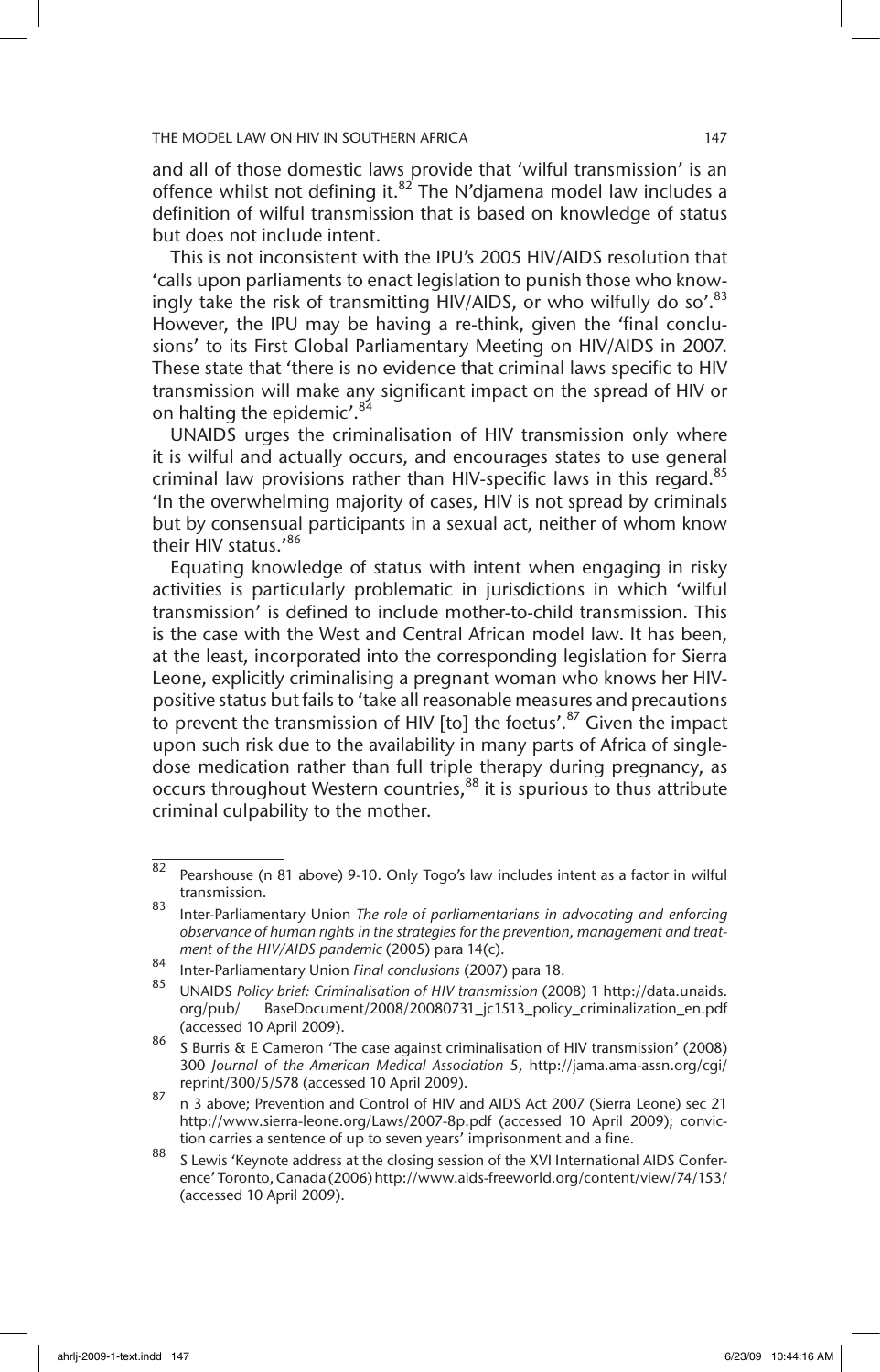The Sierra Leone law appears to similarly criminalise breast-feeding by a woman knowing she is HIV positive. For HIV-positive mothers, exclusive breast-feeding is advocated; risk to the infant arises when a combination of feeding practices are used, as it reduces the infant's viral resistance. For women unable to consistently afford substitute milk formula — especially when informed that breast-feeding risks transmission — or concerned about available water quality to mix infant formula, criminalisation of breast-feeding is manifestly absurd, and exacerbated by situations in which pregnant women are unable to access or afford anti-retroviral treatment for themselves or their newborn child. '[I]n 2007 only an estimated 34% of pregnant HIV-positive women in need were receiving such treatment.<sup>89</sup> Criminal culpability might more reasonably rest with the political decision makers and the international community which fails to fulfil resource commitments on treatment.

UNAIDS — as with other UN agencies in the West African region appears not to have been engaged in the process of developing the N'djamena model law. The drafting process was clearly driven by AWARE, which comprised four of the 2004 workshop's five opening presentations, and there is no reference to UNAIDS in the workshop report. The workshop report notes the attendance of 'representatives for the United Nations Agencies in Chad'. However, in its annexed list of participants, no UN presence is listed amongst the 50 attendees. From the combined text of the report and the list of participants, AWARE's HIV/AIDS officers and the US Embassy's *chargé d'affaires* — and, at the closing session, the US Ambassador — appear to be the only attendees outside regional member states or formal regional bodies.<sup>90</sup>

Even if UNAIDS had been excluded from that process, this does not account for its apparent invisibility in the subsequent processes of developing and adopting domestic HIV laws and its associated engagement with the relevant governments. Its production of a strong and coherent response to the deficiencies and shortcomings of the N'djamena model law did not occur until 2008, by which time many laws had already been adopted.

The framework of West African law on HIV and AIDS appears to illustrate Kirby's warning of 'intuitive' responses to resort to punitive measures. This is the consequence of political representatives being tempted to sacrifice effective responses in order to exhibit 'strong' and 'moral' leadership. In the case of the N'djamena model law, this proved to be unnecessary, as the USAID-funded external process provided that 'leadership'.

n 85 above, 6. The figure for African states would be even lower.

<sup>90</sup> n 72 above, 1 5, Annex 4.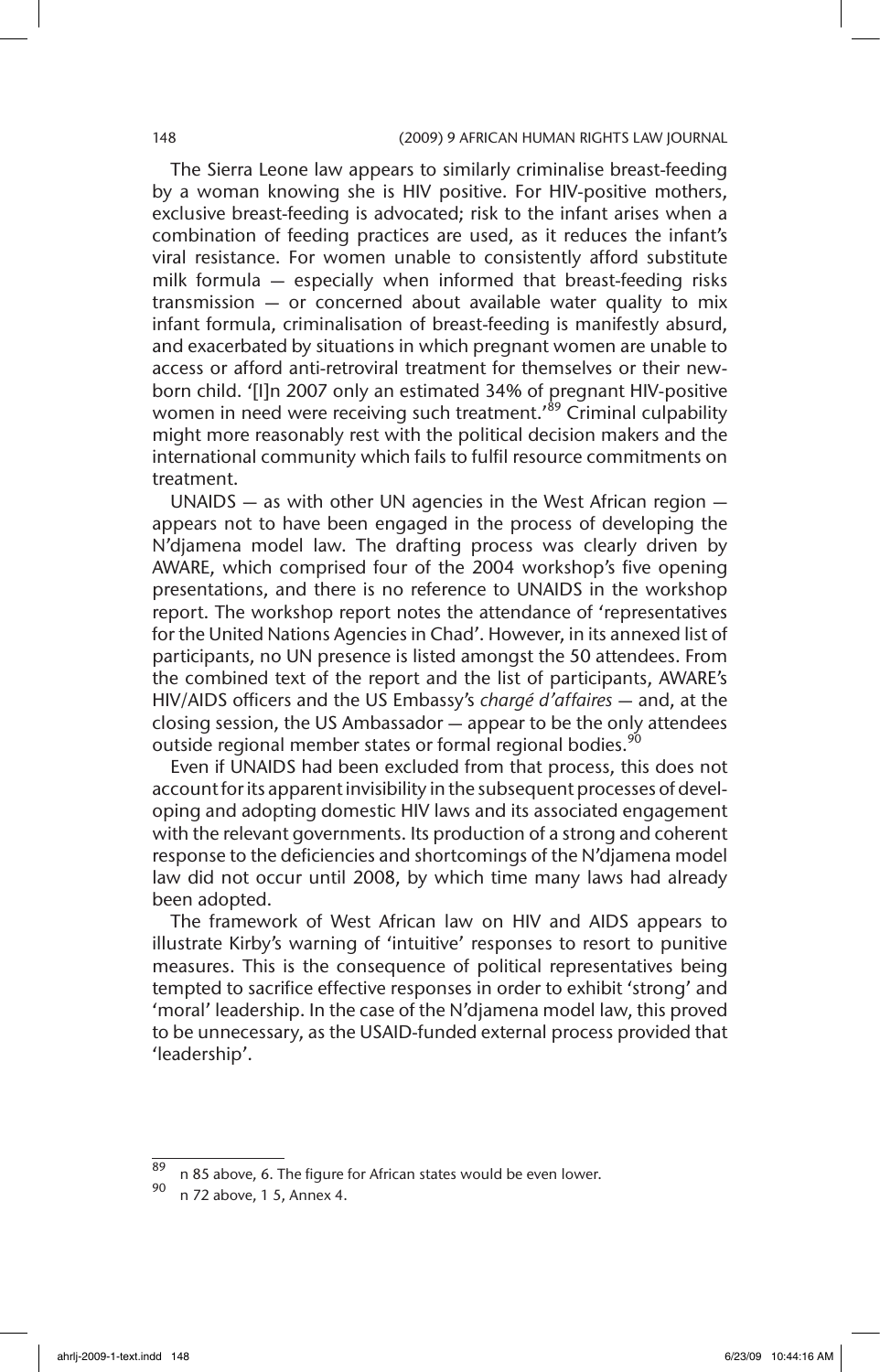### 4 TWAIL responses to the Model Law

The Southern African Model Law has the capacity to provide leadership of a different kind. Resonant with Rajagopal, it is explicitly human rightsfocused, indigenous to the region in origin, mandate and process, and unfolding as a collaborative exercise between regional legislators and key social movements.<sup>91</sup> There appears to have been a degree of symbiosis in this regard: the uniting of major non-governmental agencies in supporting the development of a model law that is rights-based, participatory in its process and that repudiates coercive or punitive provisions also served to strengthen the Forum's own efforts at leveraging the commitment of legislators otherwise attracted by criminalisation provisions.<sup>92</sup>

This contrasts with the apparent lack of civil society resistance in West Africa, which granted at least tacit approval to the punitive provisions in that region's Model Law. This does not mean that the SADC PF Model Law is fully rights-based: It merely asks states to 'consider' the decriminalisation of commercial sex work and consensual sexual relations (article 11(4)); it provides that pre-test counselling includes notification of the 'fact' of confidentiality of the results and 'encouragement of disclosure' to a partner even though contrary provision is made for a doctor to divulge the person's status to a third party deemed to be at risk of infection where the HIV-positive person fails to do so (articles 13(3) and 15(4)); and it enables 'actual or perceived HIV status' to be grounds for denying a person health or life insurance, retirement benefits or social security on the condition that there are other grounds for such denial (article 21(1)). However, as previously discussed, the Southern African Model Law is nevertheless strongly compliant with human rights provisions, and by global standards.

The Model Law is also capable of contributing to the building of regional international law, but is clearly hampered in this regard by SADC's resistance to date to establish a regional parliamentary body. This places Southern African states at some considerable disadvantage compared to other parts of Africa, notably those states covered by the ECOWAS Parliament and the East African Legislative Assembly,  $93$  and the parallel judicial structures of the ECOWAS Community Court of Justice and the East African Court of Justice. On the other hand, this enabled SADC PF — with its informal status within the SADC frame-

 $\overline{91}$  Rajagopal (n 13 above) 780-781.

See, eg, 'Civil Society Statement on HIV-related Legislation in Southern Africa', signed by 15 civil society agencies across 10 countries of the region (14 July 2008) http://www.chr.up.ac.za/press%20releases/PRETORIA%20CIVIL%20SOCIETY%20 STATEMENT%20ON%20HIV%20RELATED%20LEGISLATION.doc (accessed 10 April 2009).

 $\frac{93}{2}$  The East African Community comprises the original member states of Kenya, Tanzania and Uganda, plus — since 2007 — Burundi and Rwanda. Tanzania is a member of both EAC and SADC.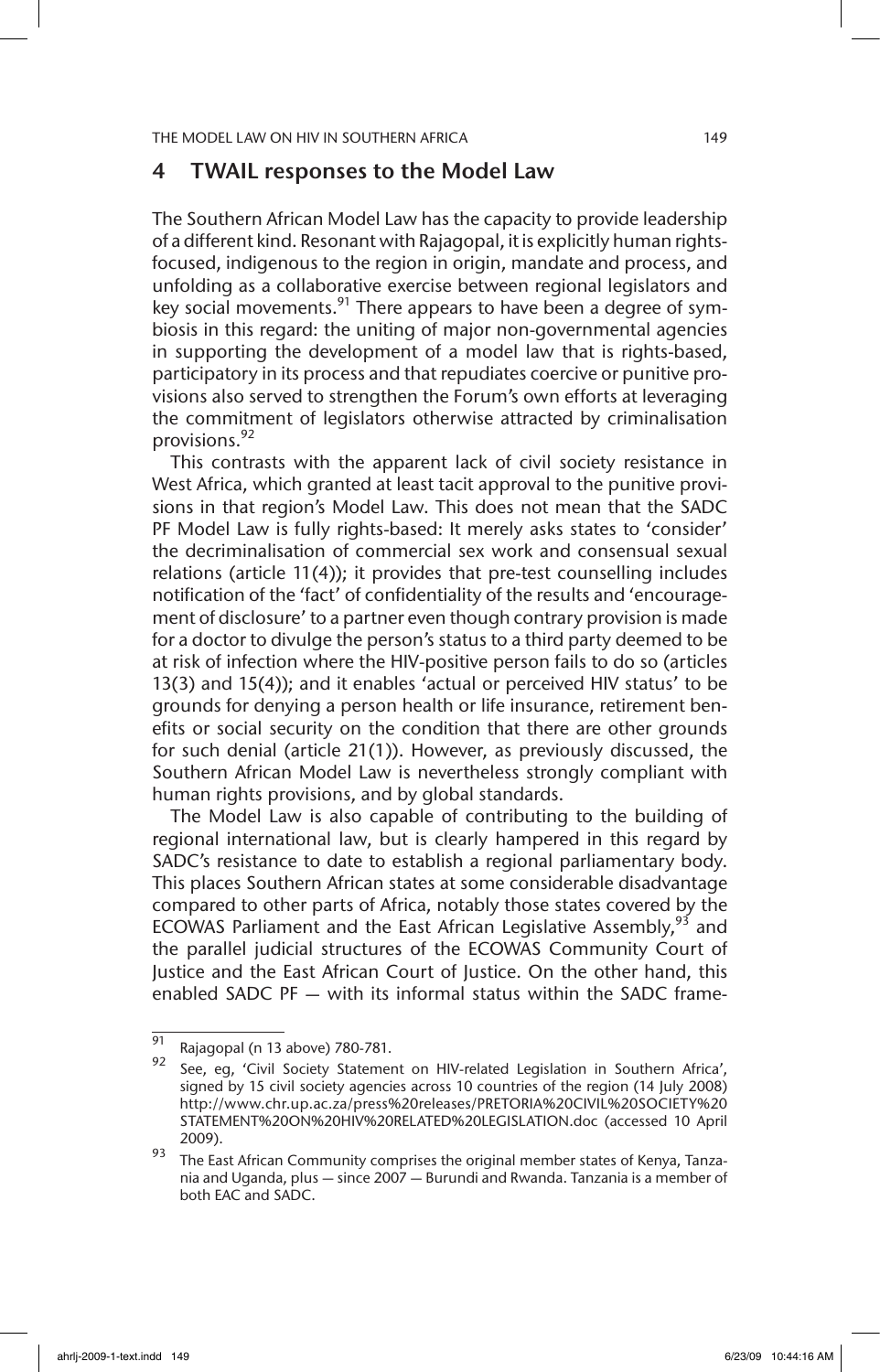work — to develop a model law in an incremental and collaborative manner that has afforded it the opportunity to canvass support and build consensus across a range of core but controversial elements.

But, as it stands, the PF Plenary Assembly's adoption of the Model Law carries no formal authority, but rather enables concerted parliamentary-level processes toward that end as well as adding symbolic weight to parliamentary support due to PF endorsement by its parliamentary representatives. There is a strategic shortcoming in the Forum's actions in this regard, which concerns the role of the SADC Tribunal.<sup>94</sup> To the extent that regional justiciability is an important objective of a regional model law, a preferred course of action — rather than a protracted state-by-state adoption of some version of it — would appear to have been for the Forum to advocate SADC's formal adoption of it, whether as a declaration or as a protocol.

The SADC Tribunal demonstrated in its earliest stages — its second case — that its development of regional jurisprudence will rely upon international law, including human rights law, as well as being guided by human rights jurisprudence in other regional jurisdictions.<sup>95</sup> SADC protocols are fundamental sources of law for the Tribunal, and SADC declarations are influential and may also be referenced by parties in formal proceedings. The model law would only come within the Tribunal's jurisdiction once it is adopted domestically, and then only for matters concerning that state, although any domestic judgments on it may be influential in subsequent Tribunal decisions concerning matters arising from other member states. This suggests that, insofar as the development of regional jurisprudence is concerned, the model law remains outside of the Tribunal's jurisdiction as it is not a 'subsidiary instrument' and the Forum's Plenary Assembly adoption of the model law is also unlikely to constitute a states' agreement that confers such jurisdiction, in accordance with the Tribunal's Protocol (article 14).<sup>96</sup>

Such an important issue of strategy was absent from options canvassed in the position paper prepared to inform the development of the model law. Whilst that paper correctly stated that 'the main weakness of [national] policies is that they are not legally enforceable', it did not point out that such policies at least have a persuasive value that the model law appears to lack within the regional jurisdiction. The Tribunal's early demonstration of the core relevance of international

 $\frac{94}{94}$  'The Tribunal shall have jurisdiction over disputes between states, and between natural or legal persons and states' (art 15(1)), provided that the applicant 'has exhausted all available remedies or is unable to proceed under the domestic jurisdiction' (art 15(2)), and regardless of the consent of the other (state) party (art 15(3)); n 41 above.

<sup>95</sup> *Mike Campbell (PVT) Limited & Another v Republic of Zimbabwe (2/07)* [2007] SADCT 1 (13 December 2007) http://www.sadc-tribunal.org/docs/CASENo207.pdf (accessed 10 April 2009).

<sup>96</sup> Comments by the Tribunal's Registrar, Justice C Mkandawire (interview with author 8 April 2009).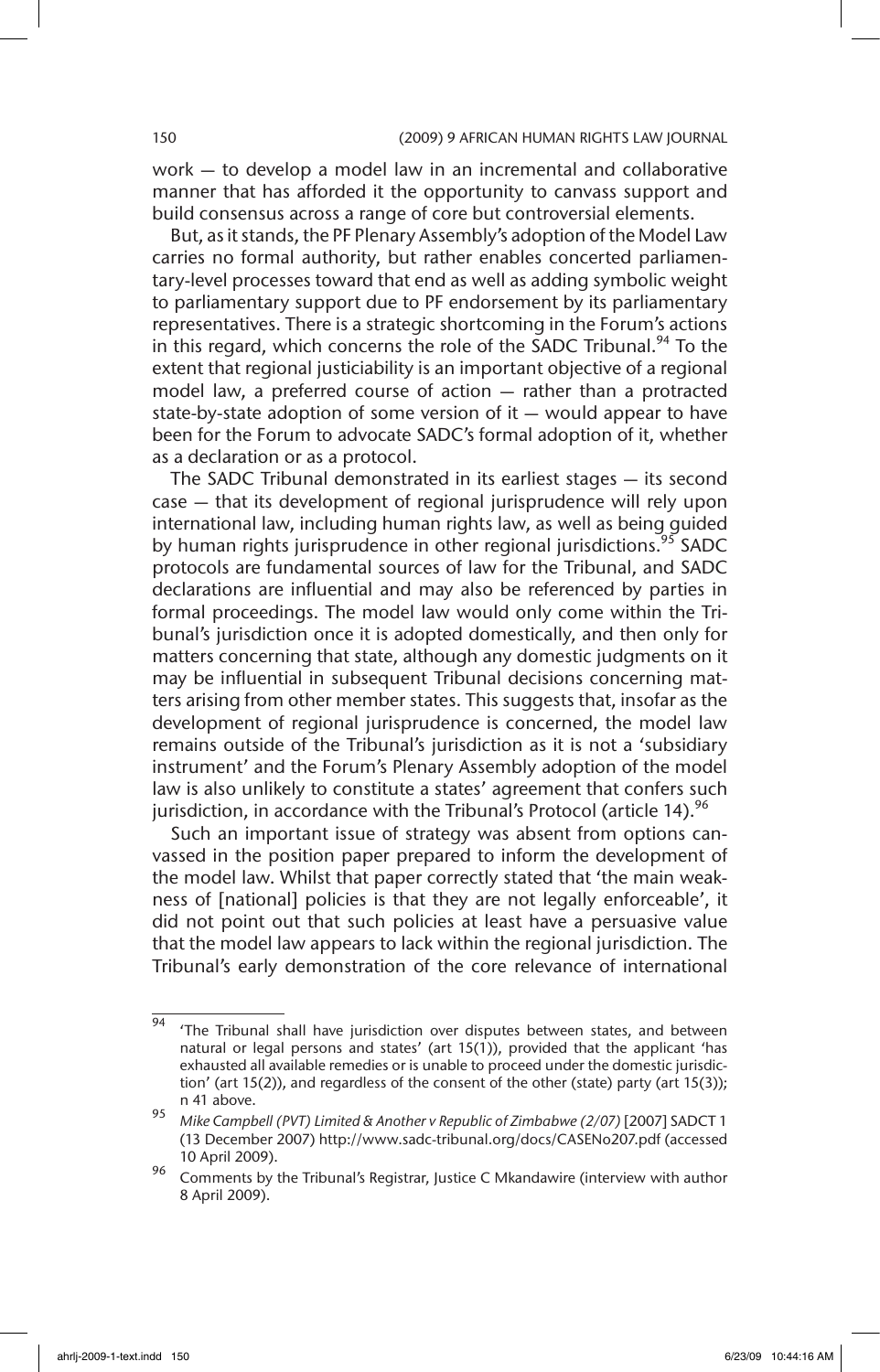law in its decision making also suggests that any such non-compliance of various national laws on HIV may be currently vulnerable to successful regional judicial challenge without any influential role of the Model Law in this regard. However, as per Rajagopal's reference to strategic pathways being faced with both opportunities and limitations in pursuing TWAIL-informed actions,<sup>97</sup> SADC states may also have an advantage in this adopted pathway. The Forum's strong leadership in the model law's development through a participatory process with a focus on rights-based provisions may, in turn, help to leverage the political commitment necessary for advancing the transformation of SADC PF into a regional parliamentary structure. The Forum's collaboration with several state parliaments in adopting the model law as domestic legislation without sacrificing human rights provisions may, in turn, help to expedite its domestic adoption across other member states and, as a consequence, strengthen its regional uniform character as appropriately rights-based law. There is no less guarantee that member states will adopt laws in conformity with the model law whether it enjoys the support of member parliamentarians via the Plenary Assembly or it assumes the status of a SADC protocol with member states. The former course has probably enabled stronger engagement of civil society in the process whilst the latter course strengthens its justiciability at the regional level in the absence of domestic adoption.

The effective engagement of key members of the judiciary across several states needs to be strengthened in this regard. This, in turn, may assist in better advancing a domestic legal framework strongly based on international legal standards and obligations and with better state attention to Tribunal powers. Nevertheless, the continued absence of a regional legislature remains a potentially inherent limitation.

### 4.1 TWAIL insights to SADC collective action

The Forum's focus on networking with key civil society organisations, academia and social movements within the region may serve to build state-based coalitions necessary to promote the centrality of 'agency' as advocated by Okafor,<sup>98</sup> whose reminder of the need to ensure local autonomy and capabilities is pertinent. Although the region is not submitting to the external agenda-setting and shaping of the legislative framework as has occurred in West and Central Africa, it remains an issue for the Forum that non-local actors may normatively disregard its direct engagement in various capacity-building activities with the parliaments of member states with respect to HIV and AIDS-related issues.<sup>99</sup>

 $\frac{97}{98}$  Rajagopal (n 13 above) 781.

Okafor (n 30 above) 804.

 $99$  This is an ongoing issue for the Forum with some of its key external partners which, eg, engage in training and policy development activities directly with Southern African parliaments in the absence of timely notification of SADC PF, let alone engagement.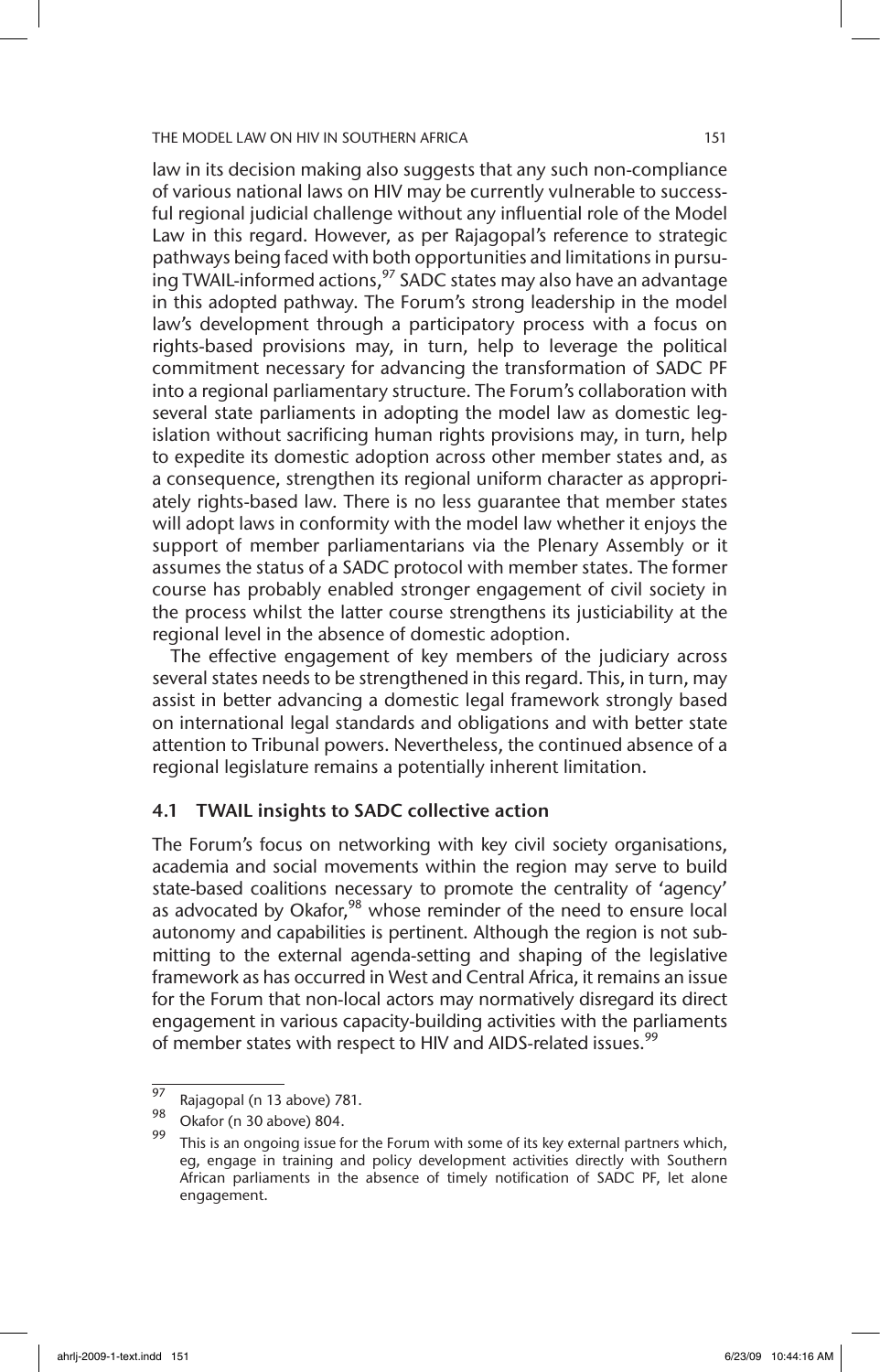This needs to be confronted forcefully, given the importance to effective counter-hegemonic agency of engagement with appropriate transnational social movements. This is especially so concerning global issues demanding global responses duly informed and shaped by the situation, experiences and priorities of the most adversely impacted within marginalised and disadvantaged populations. Such agency is also crucial to aspects of Third World resistance that are necessary for Southern African states. This concerns, for HIV and AIDS in SADC states, at least three areas of attention.

First, human rights duties, obligations and protections must be rigorously and persistently asserted — even restated and reinterpreted — in a non-hegemonic context. This requires due regard to marginalised populations as well as alliances which more effectively engage western states in actually meeting their unequivocal commitments and obligations under international agreements, especially with respect to the financing of and support for measures to deal with the epidemic. To paraphrase Baxi, such commitments have been so consistently violated that they become morally stronger in the face of such repeated disappointment.<sup>100</sup> This is evident, for example, in the repeated defaulting by key donor (notably Western and, in particular, G8) states concerning official development assistance levels and the resourcing of efforts towards achieving the Millennium Development Goals within Third World states. For Lewis, '[e]verything in the battle against AIDS is put at risk by the behaviour of the  $G8'.^{101}$ 

Second, it is necessary to strengthen Third World solidarity on traderelated issues that adversely impact capacity to respond to HIV and AIDS. This includes access to affordable medications, and provides the strategy for resistance to the TREMF paradigm of which Baxi has warned. The model law provides that the state must take 'all necessary measures' to ensure access to treatment by those needing it, including 'the use of all flexibilities' under the TRIPS Agreement and the Doha Declaration — which asserts and elaborates those 'flexibilities' — and encouragement for 'the local production of medicines'.<sup>102</sup>

Okafor emphasises the inevitable conflict between such WTO trade obligations and UN treaty provisions that shape international human rights law, including with respect to poverty eradication and the right to development, to the extent that trade rules inhibit the achievement of human rights obligations.<sup>103</sup> As a consequence,<sup>104</sup>

it is now a widely established principle that the relevant global patent protection rules can and ought to be broken in order to provide ready access to

 $\frac{100}{101}$  n 21 above.

n 88 above.

 $102$  n 65 above, para 36(1). All SADC member states are WTO members and are therefore bound by those instruments.

<sup>103</sup> Okafor (n 30 above) 802-4.<br> $104 - 55$  above 8

n 55 above, 8.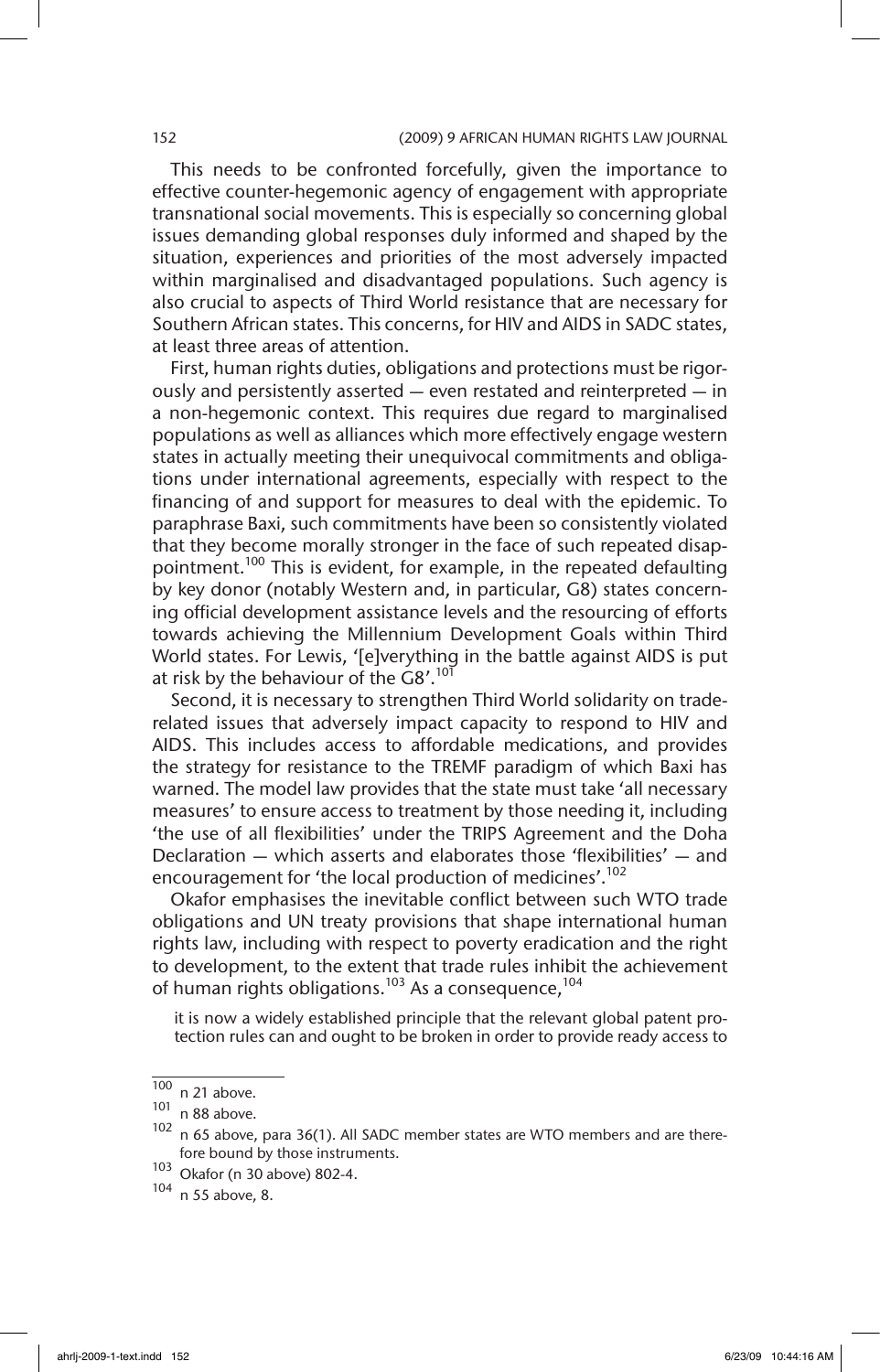cheap life-saving essential drugs to the poorer peoples of the world; a large percentage of whom live on the African continent.<sup>105</sup>

Likely so, but it may not be necessary to explicitly go outside the WTO framework. The Doha Declaration presents the SADC region with opportunities in confronting TRIPS rigidities. It would obviously be useful for a case before the SADC Tribunal to elaborate the HIV and AIDS situation within member states as a 'national emergency' in accordance with the Declaration (para 5(c)) and to shape regional jurisprudence on the application of TRIPS, although a collective declaration to that effect by member states via SADC may suffice. It is also important for strategic elaboration of a regional agreement to apply TRIPS 'flexibilities' to their fullest practical extent, and to build alliances with supportive nonregional states that may be capable of assisting with the associated technology transfers in accordance with the Declaration.<sup>106</sup> This likelv extends such flexibilities beyond the most affected states to the extent that those supportive states are instrumental to Doha-sanctioned measures taken or called for by seriously-affected states, and may characterise the recent co-operation agreement between Mozambique and Brazil on the production of antietrovirals.<sup>107</sup>

Co-operative elaboration of regional political alliances as well as counter-hegemonic international law — as advocated by Rajagopal may thus represent viable arenas of resistance that the HIV crisis not only enables but demands. Gathii seems to hold out some cautious optimism in interpreting the Doha Declaration in this way, concluding that it 'might build a more stable and perhaps fair legal framework'.<sup>108</sup> To do so, however, may require Third World states — and notably the most HIV-impacted states of Southern Africa — to test the limits of the Declaration, in view of USA opposition at the time to the need to elaborate 'flexibilities' due to what it claimed was a failure by developing states to prove TRIPS rigidities.<sup>109</sup> This might, importantly, extend to exploring the legal limits of the consequences of the 'national emergency' provisions, especially given the apparent interpretation which could invite Third World states to engage in expropriation of foreign capital and suspension of foreign patent rights.<sup>110</sup> It may also be timely in the

 $\frac{105}{105}$  Okafor (n 30 above) 809.

<sup>106</sup> Declaration on the TRIPS and Public Health, Ministerial Conference, WTO Doc WT/ MIN(01)/DEC/2 (2001) para 7.

<sup>107</sup> Agencia de Informacao de Mocambique 'Mozambique: Anti-retroviral factory by 2010, pledges Lula' (17 October 2008) http://allafrica.com/stories/200810171101. html (accessed 10 April 2009).

<sup>108</sup> JT Gathii 'The Doha Declaration on TRIPS and public health under the Vienna Convention on the Law of Treaties' (2002) 15 *Harvard Journal of Law and Technology* 317.

<sup>109</sup> Gathii (n 108 above) 297.

<sup>110</sup> AO Sykes *TRIPs, pharmaceuticals, developing countries, and the Doha 'solution'* (2002) 10-12 http://www.law.uchicago.edu/Lawecon/WkngPprs\_126-150/140.Sykes.TRIPs. pdf (accessed 10 April 2009).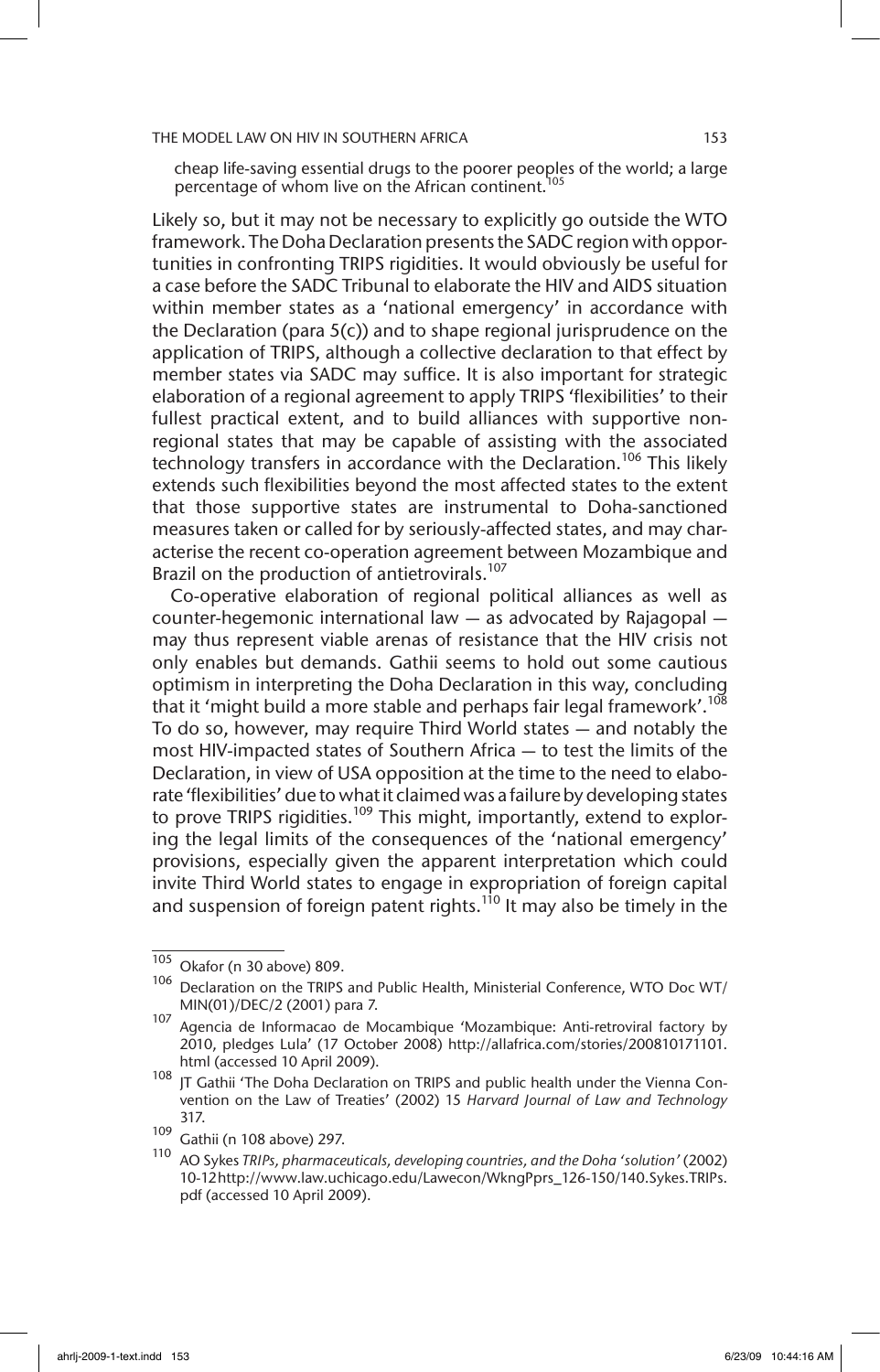new post-Bush/Cheney environment of apparent mutual dialogue and global rapprochement rather than neo-imperialist paternalism.

A third area for SADC states' attention is the need to emphasise the more relevant characteristics of the epidemic within the region in order to better inform appropriate responses. The HIV epidemic within Southern Africa exhibits different characteristics than elsewhere, which invites a portrayal of HIV as constituting parallel epidemics, one in Southern Africa, and one or others elsewhere. This is not an entirely satisfactory distinction from referring to HIV as a unified global pandemic, as the region does not have a monopoly on a discrete form of epidemic in terms of viral subtype or means of transmission. However, the dominant features of the epidemic in Southern Africa distinguish it from HIV epidemics elsewhere.

### 4.2 The particular character of HIV in Southern Africa

Higher rates of long-term concurrent heterosexual partnerships by both males and females — including various cultures practising polygamy are especially vulnerable to HIV transmission given the higher 'viremic window' for closely-spaced sexual encounters between different partners, with the viral load decreasing over time.<sup>111</sup> This characterises the epidemic in Southern Africa, as well as that HIV transmission appears to be linked to a different virus subtype more readily transmitted via heterosexual vaginal sex than is the subtype more prevalent elsewhere. The lower HIV transmission rates within other regions of Africa and the Middle East, where polygamy is more common, are likely attributable to higher levels of male circumcision — which lowers the likelihood of transmission from an HIV-positive female by about 60% — and much lower rates of female concurrent relationships.<sup>112</sup>

Evidence of the different character of HIV transmission in Southern Africa must not be mistaken for a continuation of 'past racist discourse about black sexuality'.<sup>113</sup> So-called 'promiscuity' is lower in Africa  $$ and Asia — than in Western states, and is more evidently linked to<sup>114</sup>

<sup>111</sup> H Epstein *The invisible cure: Why we are losing the fight against AIDS in Africa* (2008) 57-58 61. Epstein has strongly criticised the 2008 UNAIDS global report (n 1 above) for its failure to adequately treat evidence of the role of concurrent relationships in HIV transmission in Southern Africa, and a consequential inability to engage in appropriately informed policy dialogue on such a significant core of the issue. See H Epstein 'Open letter to the Lancet regarding UNAIDS 2008 Report on the Global AIDS Epidemic' (30 July 2008) (copy with author).

<sup>112</sup> Epstein (n 111 above) 62; n 1 above, 122. Male circumcision protects the male against infection. Women benefit from the reduced number of HIV-positive males (assuming continued safe practice) including the female's primary partner, especially where she is monogamous.

<sup>113</sup> n 111 above, 255.

<sup>114</sup> N Scheper-Hughes 'AIDS in South Africa: The invisible cure' (letter in response to book review: H Epstein) *The New York Review of Books* Vol 50, No 18 (20 November 2003) https://www.nybooks.com/articles/16809 (accessed 10 April 2009).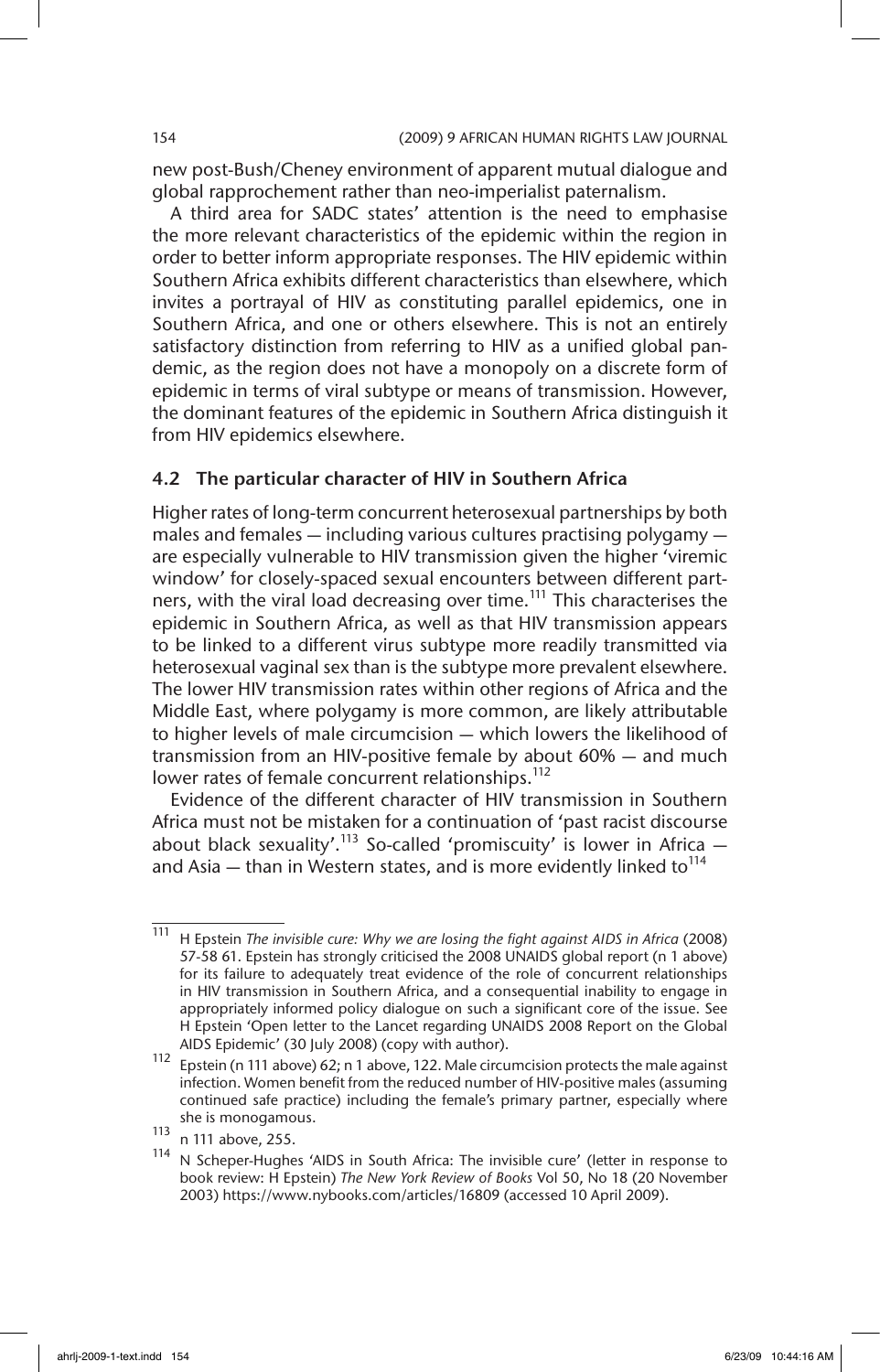the legacy of apartheid's barely concealed genocidal project … of apartheid [which] forced male workers to live in worker hotels that destroyed the social fabric of proudly patriarchal peoples. Contained to concentration camp-type barracks near mines and factories, workers took temporary 'wives' and formed 'bedholds' in place of households. When women were unavailable to service the army of displaced workers recruited from all over southern Africa, migrant workers engaged in same-sex relations, violating strong cultural taboos. [Thus] was born an environment ripe for a sexually transmitted epidemic.

This is a reminder of TWAIL's emphasis on the importance of cultural and historical context. Farmer's commentary on international reactions to President Mbeki's contribution to the AIDS dialogue at the XIV International AIDS Conference in Durban, South Africa, in 2001, is of interest in this regard. For Farmer, Mbeki's 'sin' was primarily embodied in his 'heretical' canvassing of new options in the pricing and supply of patented drugs, of citing poverty and social inequality as instrumental factors in HIV prevalence, of pointing out the invisible dynamics of racial inequality in accessing treatments viewed as differentially 'cost-effective', and his repudiation of President Clinton's assistance for financing the purchase of drugs on loan terms less favourable even than the World Bank.<sup>115</sup>

It is only within a political discourse informed by culture and history that the debate may occur on the relationship between poverty and HIV, and thus on inequality and racial characteristics. To date, much of the discussion in the region has simply viewed poverty as a driver of human behaviour within an economic framework. This is not especially useful in informing policy and legislative responses to the epidemic, nor in developing effective strategies to address the need for and nature of behaviour change within the region with reference to the devastating consequences of unsafe sexual practices within concurrent partnerships. This needs to at least emphasise condom use in multiple heterosexual relationships, complemented by the promotion of male circumcision, and comprehensive anti-retroviral treatment programmes which ensure counselling and ongoing clinical care.<sup>116</sup>

Epstein argues that Uganda's early success in lowering HIV prevalence and transmission was largely due to the Ugandan government devising domestic responses and 'not simply adopt[ing] whatever programmes foreign advisers prescribed', such that those responses — focusing on changing behaviours within or toward multiple sexual

 $\frac{115}{115}$  P Farmer 'AIDS heretic: Paul Farmer reveals how the President of South Africa broke the AIDS establishment's inequality taboo' (2001) *New Internationalist* http://findarticles.com/ p/articles/mi\_m0JQP/is\_331/ai\_30065280 (accessed 10 April 2009). Farmer emphasises that, contrary to popular opinion, Mbeki 'has never denied that HIV is the etiologic agent of AIDS' and, at that conference, 'consistently referred to the disease as "HIV/AIDS"'.

<sup>116</sup> Refer to, eg, n 115 above, 263-269.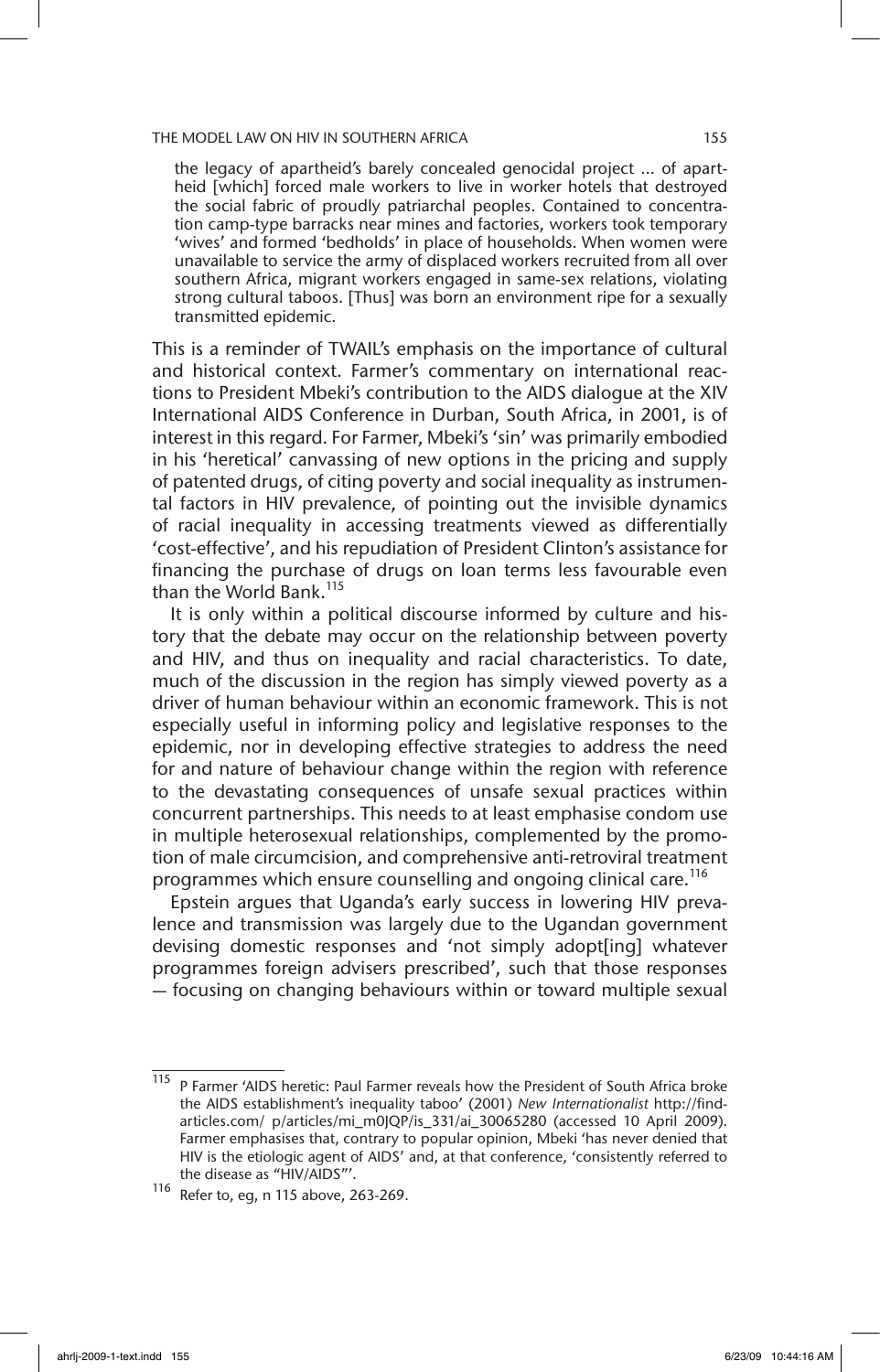activity  $-$  were initially 'largely dismissed' by WHO and USAID.<sup>117</sup> A dilemma for the SADC PF Model Law is that effective responses thus require a primary focus on concurrent heterosexual partnerships, but that the legislative and political focus is on other elements, concerning prisoners, commercial sex workers, injecting drug users and men who have sex with men.<sup>118</sup>

These, however, all remain necessary elements of the model law, including from a human rights-based approach. Injecting drug use may be unfamiliar to legislators in most SADC member states, but is the most common cause of HIV transmission in one member country, Mauritius, and not unknown elsewhere. Commercial sex work remains a significant factor in transmission, especially given the size of migrant labour workforces in such industries as the mining sector within and between most countries in the region. The incidence of migrant labour is itself an important factor in both male and female concurrent relationships. Transactional sex is a common phenomenon, in large part undergoing some change in character to the extent that it is 'heightened by the penetration of the global market in consumer goods', $^{119}$ but also an exploitative sexual practice by — most commonly — older males toward adolescent and young females. It is reported that, in such instances, the relationship may last for a reasonable period of time and that safe sex, especially condom use, is rare.<sup>120</sup> Male-to-male sex is practised across all member states, even though it remains commonly denied or ignored by politicians and legislators, who seem content to leave a mutually-consensual private adult sexual act within the criminal law, thus thwarting efforts to reach an already difficult to reach vulnerable population. This also poses a problem in ensuring the provision of condoms to prisoners, with a common response from legislators being that to do so makes them complicit in facilitating a criminal act (sodomy).

The Model Law makes strong provision against discrimination due to HIV status, and explicitly includes 'vulnerable or marginalised groups' — which are defined to include 'sex workers, injecting drug users ... members of sexual minorities, [and] prisoners' — across the scope of its

 $\frac{117}{118}$  Epstein (n 111 above) 65 167.

Conversely, western responses have often targeted messages to people in heterosexual relationships, when the need has been to primarily focus on those other elements. 'Aiming propaganda at heterosexual teenagers is (outside the special case of Africa) a waste of money. It is, however, often an easier course than tackling drugs, whores and buggery, which many politicians would prefer to pretend have no place in their countries' ('Getting the message: Good news on treatment. Bad news on propaganda' *The Economist* 5 June 2008 http://www.economist.com/science/displaystory.cfm?story\_id=11487365 (accessed 10 April 2009)).

 $\frac{119}{120}$  n 115 above, 77.

n 115 above, 127; G Bertozzi 'Sugar daddies and garden boys: Relationships that increase infection risk for young adolescents' eforum posting (11 August 2008) http://www.healthdev.org/viewmsg.aspx?msgid=edee3cb4-a186-4bac-bd74- 80102e3d8d8d (accessed 1 November 2008).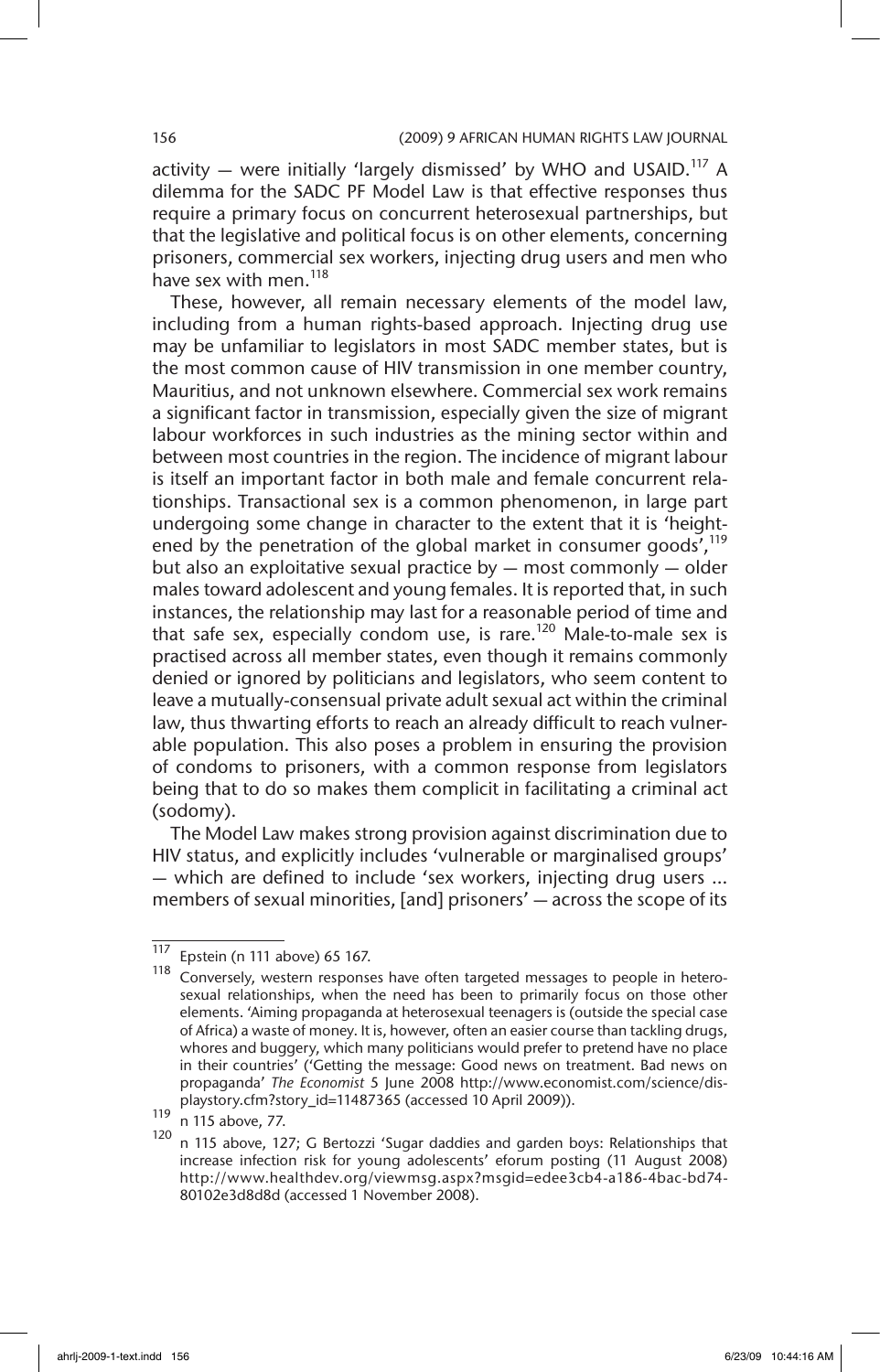provisions. Given the care taken in the drafting process to avoid criminalisation provisions, the harmonisation of the model law with existing domestic criminal laws remains a difficult issue to be addressed on a state-by-state basis, with the need to ensure the retention of a 'minimum core' of human rights and continued advocacy to legislators of each state's obligations under international human rights law.<sup>121</sup>

These are important elements of Third World resistance. They include the counter-hegemonic assertion of human rights focused on the conditions and priorities of the Third World, the building of Third World solidarity to subordinate trade-related issues to human rights priorities, activism across Southern African states to elaborate jurisprudence in response to the HIV epidemic, and the determination of rights-based responses to that epidemic which are domestically determined, relevant and managed. These imperatives must inform the progress of the Forum's model law into regional application. Such TWAIL insights to essential collective action represent a transformative project in ensuring that the international human rights regime is capable of working towards its character of global justice.

# 5 Concluding comments: HIV model law as posthegemonic process

Kirby notes that, faced with such enormous challenges as that posed by HIV and AIDS, 'the natural human reaction is flight or fight'.<sup>122</sup> But flight  $-$  denial and neglect  $-$  is not an option with respect to HIV, including for the West. As Gro Harlem Brundtland points out, 'bacteria and viruses travel as fast as money'.<sup>123</sup>

Aginam describes the development of Western responses to and management of epidemics over the centuries of expanding global trade and commerce, mainly resulting in the practice of quarantining of persons and products.<sup>124</sup> Inevitably, Western states collectively adopted standards of practice in this regard, as international trade became so crucial to their accumulation of wealth. Colonial public health objectives concerned the protection of western interests, including containing communicable diseases and viruses whilst minimising their adverse impact on commercial interests, including labour exploitation, within colonial territories.<sup>125</sup>

 $\frac{121}{121}$  n 55 above, 7; n 64 above, 32-7.

<sup>122</sup> n 79 above, 164.

<sup>123</sup> Cited in O Aginam 'The nineteenth century colonial fingerprints on public health diplomacy: A post-colonial view' (2003) 1 *Law, Social Justice and Global Development Journal* http://www2.warwick.ac.uk/fac/soc/law/elj/lgd/2003\_1/aginam (accessed 1 November 2008).

<sup>124</sup> As above.

 $125$  As above.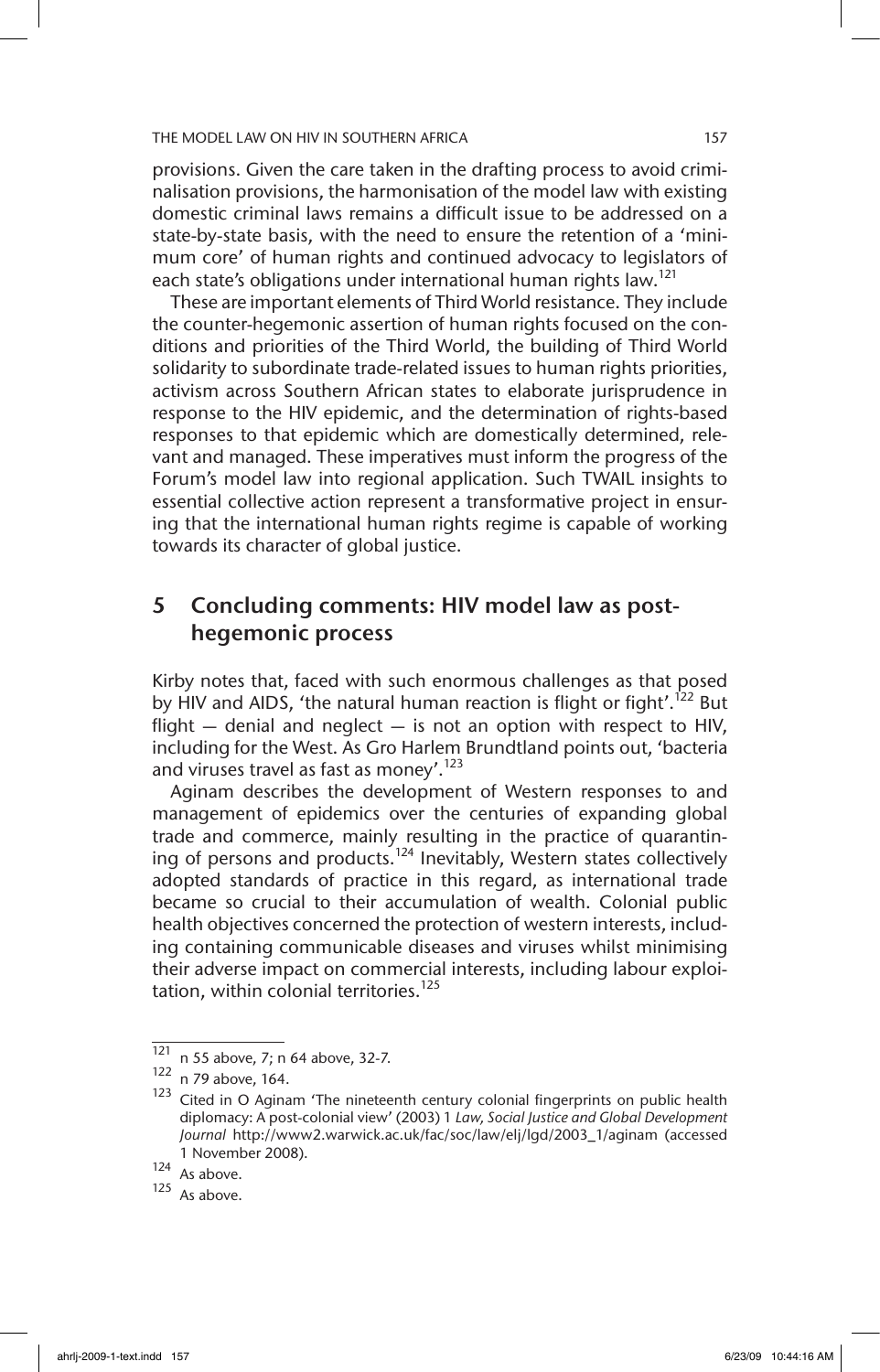The practice and structure of public health diplomacy, entrenched power relations between states, the politics of exclusion, and the process of continuous discovery all conspire[d] to impede emerging global health governance mechanisms, and widen the gulf of inequalities in a postcolonial global health context.

The Third World history scholar should need no further reminder of the shortcomings of an externally driven public health response to HIV, especially one not explicitly framed within a human rights-based approach.<sup>126</sup> With such rapid and regular global human movement, this inherited health governance mechanism does not adequately serve its original purposes.

Curiously, in this context, whilst the West and Central African Model Law makes only limited provision for the right to information on HIV  $-$  including making information available at points of entry  $-$  it mandates it to the extent possible for nationals 'going abroad'.<sup>127</sup> The scope of mandated training covers all government personnel appointed abroad, sailors on fishing and passenger boats, and all airline flight personnel. Echoing Anghie's reminder of Third World states' obligations under TRIPS to safeguard Western capital interests, those states may be required to protect Western states from the risk of viral transmission. This provision would seem to enable (western) ports to prohibit entry where proof of HIV 'training' is lacking, and readily permits expanded population coverage. One can but imagine the reverse situation being applied.

TWAIL emphasises that, for HIV legislation to be focused on ensuring the full extension of international human rights law to all people in a just and equitable manner, it must be historically and culturally informed. A failure to do so threatens the pursuit of an international legal regime that is post-hegemonic. The disastrous impact of the HIV epidemic upon the peoples of Southern Africa cannot be a pretext to modify, curtail or postpone the human rights of those affected populations.

This article particularly points to the leadership that TWAIL scholarship also provides in highlighting the potential value of regional coalitions, of the seizing of regional control of appropriate responses, of the importance of regional institutions such as the proposed SADC parliament and of the effective and strategic shaping of regional jurisprudence through the SADC Tribunal in this regard. Important space remains for co-operative alliances with external agencies alongside the strengthening of local coalitions with regional social movements, but local leadership must be assured despite encountering resistance from external actors.

Southern African states also have the opportunity — even obligation to Third World agency — to confront global trade-related injustices with

 $^{120}$  See also Farmer ( n 63 above).<br> $^{127}$  n 76 above art 6

n 76 above, art 6.